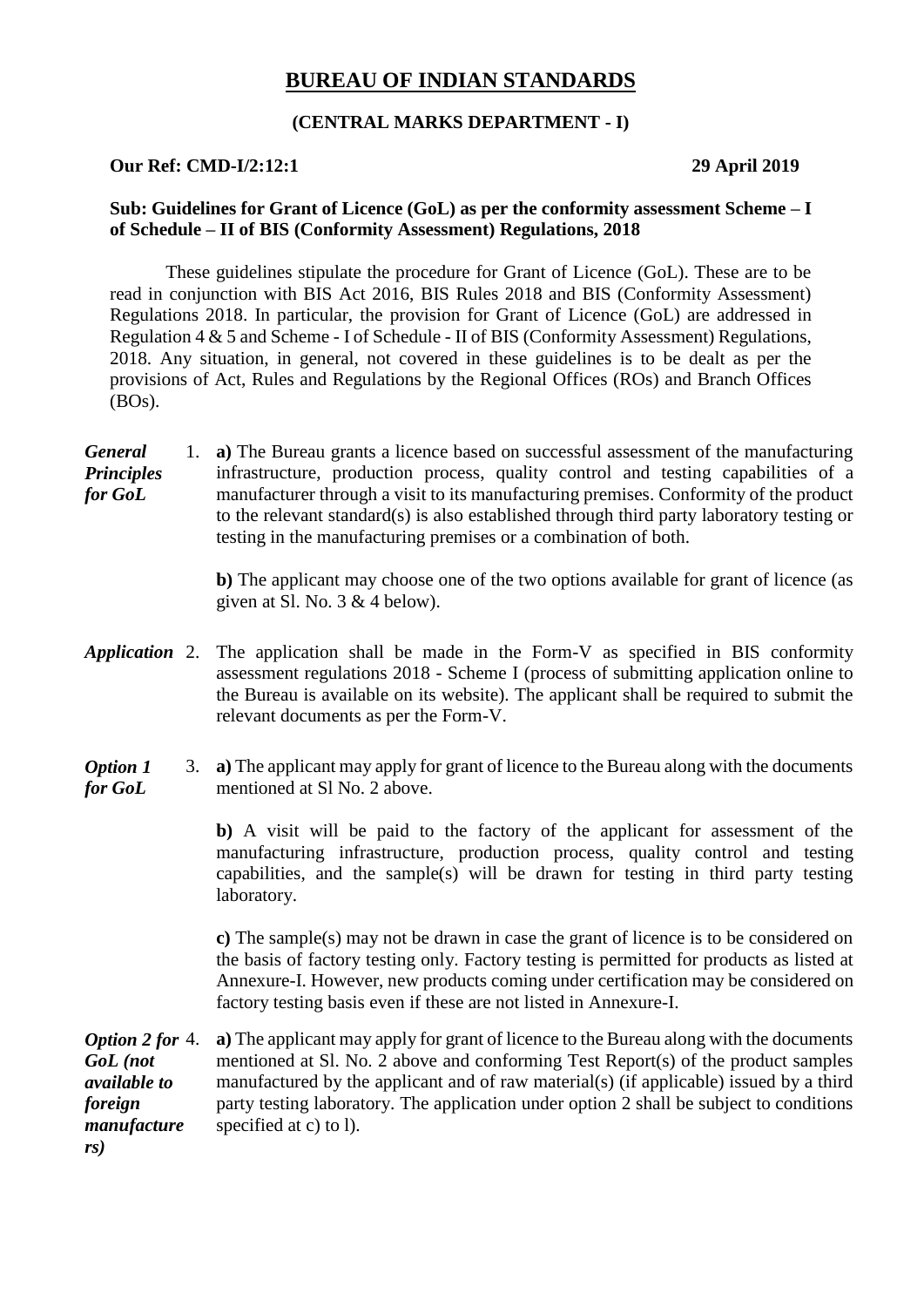|                                                | b) A visit will be paid to the factory of the applicant for assessment of the<br>manufacturing infrastructure, production process, quality control and testing<br>capabilities, and drawl of samples for testing in the third party testing laboratory. The<br>test report of the sample(s) drawn during the factory visit will be used for review<br>purposes.                                                                                                                                                                                                                                                                                     |
|------------------------------------------------|-----------------------------------------------------------------------------------------------------------------------------------------------------------------------------------------------------------------------------------------------------------------------------------------------------------------------------------------------------------------------------------------------------------------------------------------------------------------------------------------------------------------------------------------------------------------------------------------------------------------------------------------------------|
|                                                | c) For the following products option 2 is not available:<br>i) Products such as cylinders, valves, regulators etc., where a joint inspection along<br>with another statutory authority is required or products such as cement where<br>approval is required form another statutory authority.<br>ii) Packaged Drinking Water (PDW) and Packaged Natural Mineral Water (PNMW);<br>and<br>iii) Products for which licence is to be granted on the basis of factory testing<br>(Annexure-I)                                                                                                                                                            |
|                                                | d) While exercising option 2, the applicant must first register itself on the IT software,<br>wherein he will get a unique code. The applicant will have to submit this code to the<br>third party testing laboratory (refer 4 e) below while submitting the samples for testing<br>and get the receipt for the same. The receipt will be required to be uploaded on IT<br>software after the submission of the sample(s) to the laboratory. The samples for<br>testing shall be selected based on the grouping guidelines for the product (if any) made<br>available by the Bureau and the varieties to be covered under the scope of the licence. |
| <b>Laboratory</b>                              | e) Test reports of the following laboratories shall be accepted:<br>i) Laboratories established, maintained or recognized by the Bureau for the product<br>(including Group-2 labs as specified under the Laboratory Recognition Scheme of<br>the Bureau);<br>ii) Government laboratories empanelled by the Bureau;<br>iii) Any other laboratories as decided by the Executive committee of the Bureau;                                                                                                                                                                                                                                             |
| <b>Test reports</b><br>shall be the<br>latest  | f) The test reports of the product shall not be more than 90 days old. The period for<br>counting 90 days shall be from the date of issue of the test reports to the date of receipt<br>of the application in the BO. In case of multiple test reports for one product, the latest<br>product test report shall not be more than 90 days old and the oldest product test report<br>shall not be more than 180 days old.                                                                                                                                                                                                                             |
|                                                | <b>g</b> ) If a BO is of the opinion that the test report(s) to be considered for Grant<br>of Licence need to be accepted beyond specified time norms due to genuine reasons,<br>the case may be put up for the approval of concerned DDGR with proper<br>justification. DDGR after due consideration of the facts in the recorded justification,<br>may take a decision whether to allow acceptance of the test report(s) which are not<br>within the time limits specified above.                                                                                                                                                                 |
| <b>Conformity</b><br>of Raw<br><b>Material</b> | h) Where ensuring conformity of raw materials is a mandatory requirement of the<br>product standard being considered for certification, such conformity shall be<br>established through any of the following:<br>i) Raw material is ISI marked;                                                                                                                                                                                                                                                                                                                                                                                                     |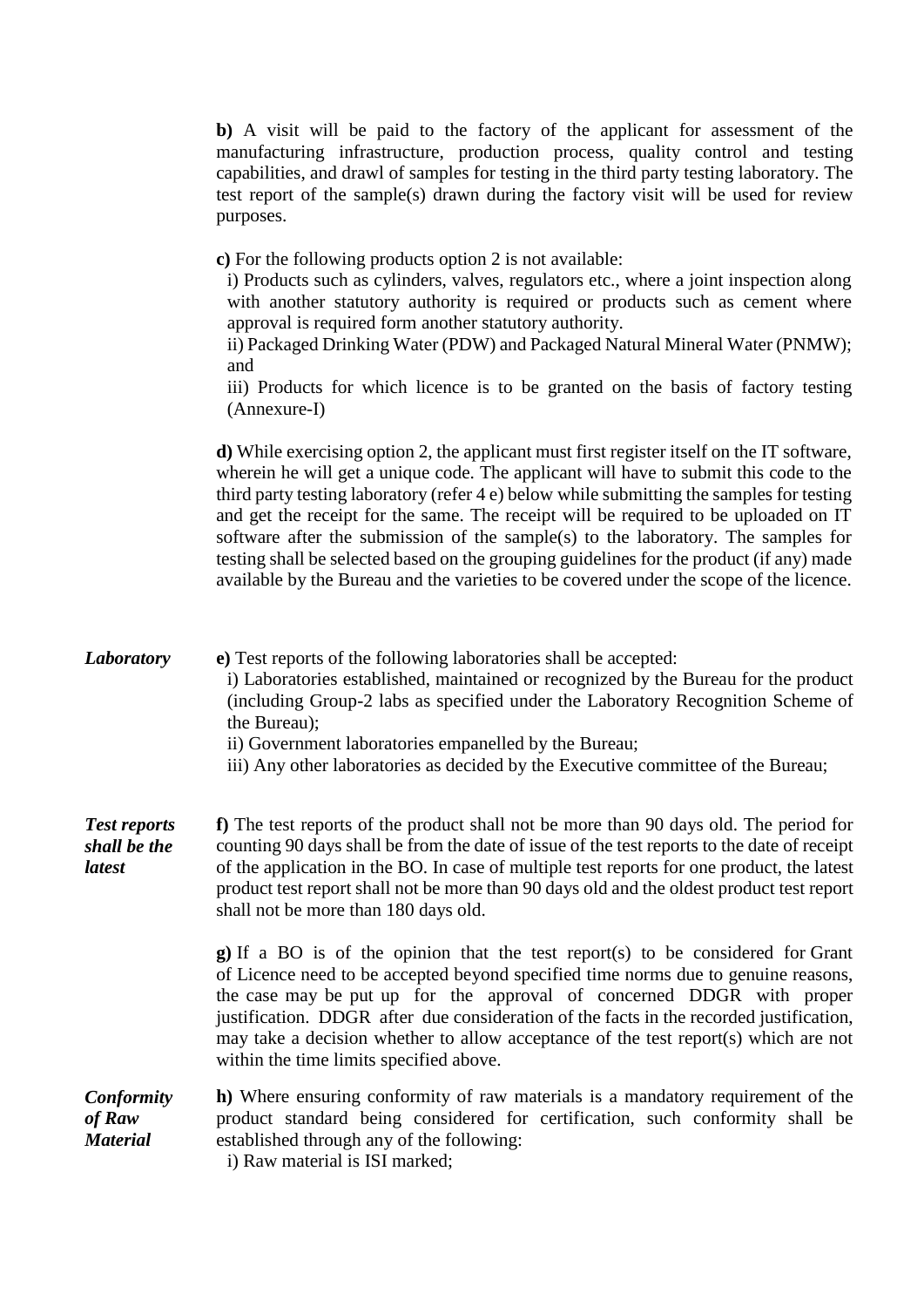ii) Test report from any laboratory as specified at 4 e) above; iii) In case i)  $\&$  ii) above are not possible, then raw material manufacturers' test certificate; iv) In case i), ii) and iii) are not possible, then in-house Factory Test Report. Where Indian standards for raw materials are referred to in the product standard for guidance or reference only, evidence of conformity of raw material should not be insisted upon. Ensuring conformity of raw material/components shall rest with the applicant. *Submission of Partial Test Report* **i)** (1) It is the responsibility of the applicant to ensure that the test reports submitted are complete in all respects and conforming to the relevant Indian Standard. In the event of submission of partial test report, applicant must submit reasons for test reports not being complete and proper justification to the satisfaction of Head (BO). Based on the reasons/justification received, the remaining test(s) shall be done in the laboratory of the applicant, with permission of Head (BO), as per procedure given at clause 4 i) (2) below. (2) The factory testing for remaining tests will be carried out by the Bureau during verification visit, subject to: A. Availability of complete testing facility in the lab of the applicant for the remaining tests to be done. B. Payment of inspection fee for the visit. C. Availability of sufficient material for carrying out the remaining tests from material of the same control unit of which the test reports were submitted along with the application. In case, material from the same control unit is not available, sufficient material from two fresh control units be made available. *Long Duration Tests* **j)** For product characteristic requiring testing time 30 days (one month) and above (like keeping property tests in paints, carbon paper, insulating tapes, various types of inks etc) evidence of conformity in the form of test reports from any laboratory, firm's own or outside (as per 4 e) above), should be made available for such tests. The applicant should also simultaneously produce evidence that the long duration test in any of the laboratories specified at 4 e) above, is in progress and the laboratory shall be able to issue the Test Report (TR) within a definite time period (indicating date), which shall be made available by the applicant to the Bureau. Note: The provision of in-house/outside laboratory test report for long duration test(s) may be relaxed, in case the applicant firm located in India is newly established and duration of such test(s) is more than 6 months. The appropriate evidence for establishment and commencement of production shall be taken. *Undertakings* **k**) An undertaking (refer clause 5 (d) xi)) shall also be obtained from the applicant on its letterhead that, in the event of non-conformity of the sample in long duration test(s) or its inability to submit the test report immediately but not later than 30 days (one month) from the date of test report confirmed by the laboratory, the licence, if granted shall be processed for cancellation.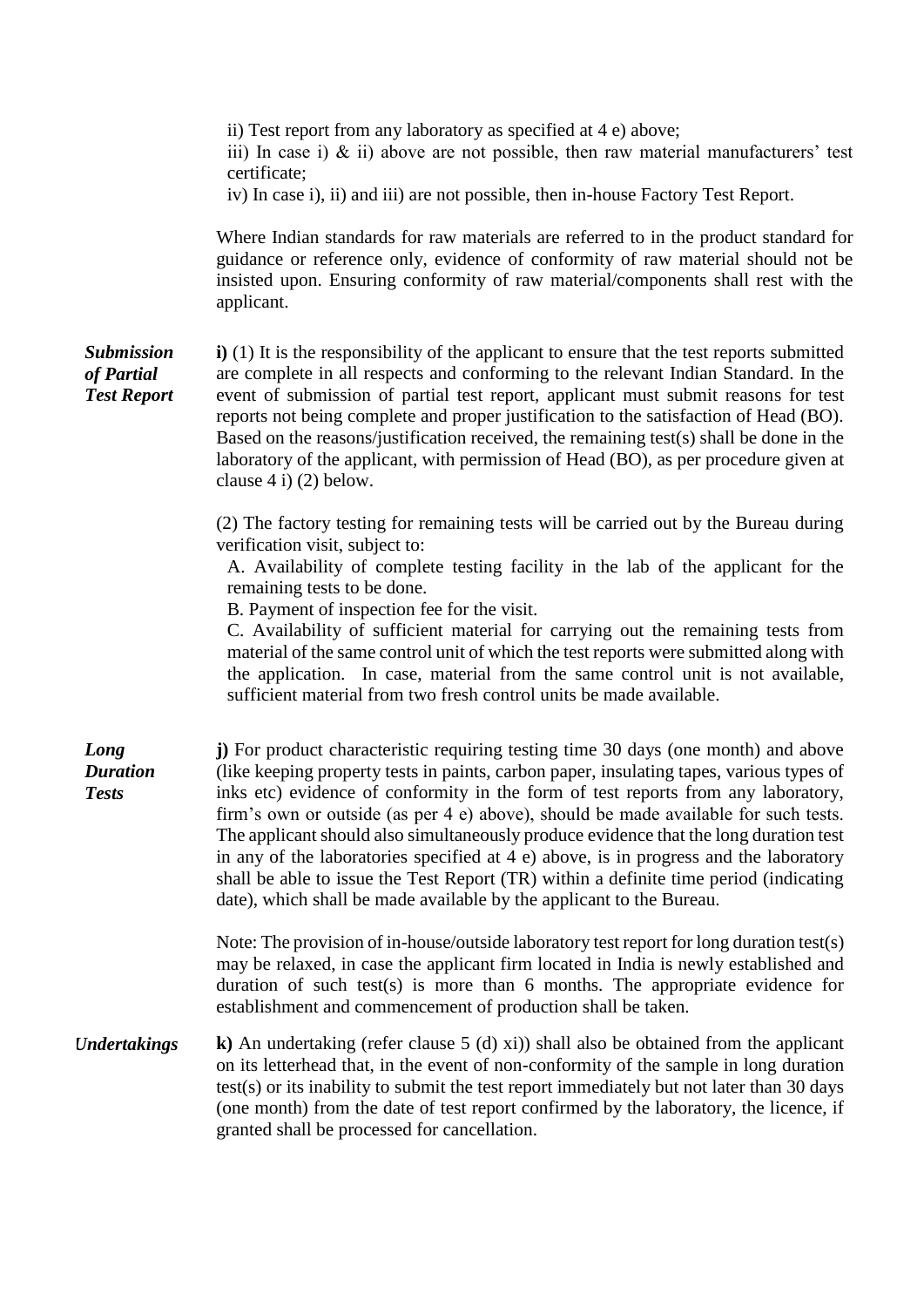**l)** An undertaking (refer clause 5 (d) xii)) shall also be obtained from the applicant on the letterhead that the licence, if granted, shall be put under suspension if the sample(s) drawn during the factory visit by the certification officer(s) of the Bureau, do(es) not conform to the requirements of relevant Indian Standards.

*Factory*  5. **a)** Duration of the factory visit shall normally be one day in case of Indian manufacturers and two days in case of foreign manufacturers. In case more days are required, the decision in this regard may be taken by Head (BO).

> **b)** In case the Grant of Licence is to be considered based on the complete testing of the product in the factory, the man-days required for such visits may be assessed and approved by Head (BO)

> **c)** During the factory visit, the activities as per clause (c) of sub-paragraph (2) of paragraph 3 of Scheme - I of Schedule - II of BIS (Conformity Assessment) Regulations 2018 shall be carried out.

**d)** the following documents shall be taken and verified during the factory visit-

i) a self-evaluation cum verification report in the proforma, as given in Annexure-II ii) Details of Quality Control Personnel

iii) Calibration Certificates of Testing Equipment to be verified during the visit

iv) Copies of Test Certificates of Raw Material, as applicable

v) Drawing of sample(s) of the Product and / or Components, as applicable

vi) Report of Hygienic Condition, if applicable

vii) Plant layout indicating the location of manufacturing area, storage area for raw material and finished product, testing laboratory etc.

viii) Location Plan of the factory

ix) For the tests which are permitted to be subcontracted and not available with the manufacturer, copy of the agreement or consent letter from the outside laboratory for which arrangement for sub-contracting is made

x) Inspection and Test Plan proposed to be followed, if different from Scheme of Inspection and Testing of the Bureau

xi) Undertaking for long duration test as per the template attached as Annexure-III, wherever applicable (refer clause  $4 \text{ k}$ ) and  $5 \text{ g}$ )), and

xii) In case of option 2(refer Sl. No. 4), undertaking, as per the template attached as Annexure-IV (refer clause 4 l)).

*Testing* **e)** i) Carry out Factory Testing (FT) for as many requirements, as possible. All subjective requirements like – workmanship, visual characteristics, surface defects, description, taste, flavor etc. shall be checked in the factory.

> ii) Carry out factory testing on the remaining requirements (refer clause 4 i)(1) and 4  $i(2)$ ) in case of partial test report(s) submitted by the applicant. Inspection fee, as applicable, shall be collected for the additional man-days required for such factory testing.

> iii) In case of bulkier products, the dimensional measurements and other tests, for which complete product cannot be drawn and sent for third party testing (e.g. steel plates, sheets, steel pipes etc.) shall be carried out during factory testing.

*visit*

*Factory*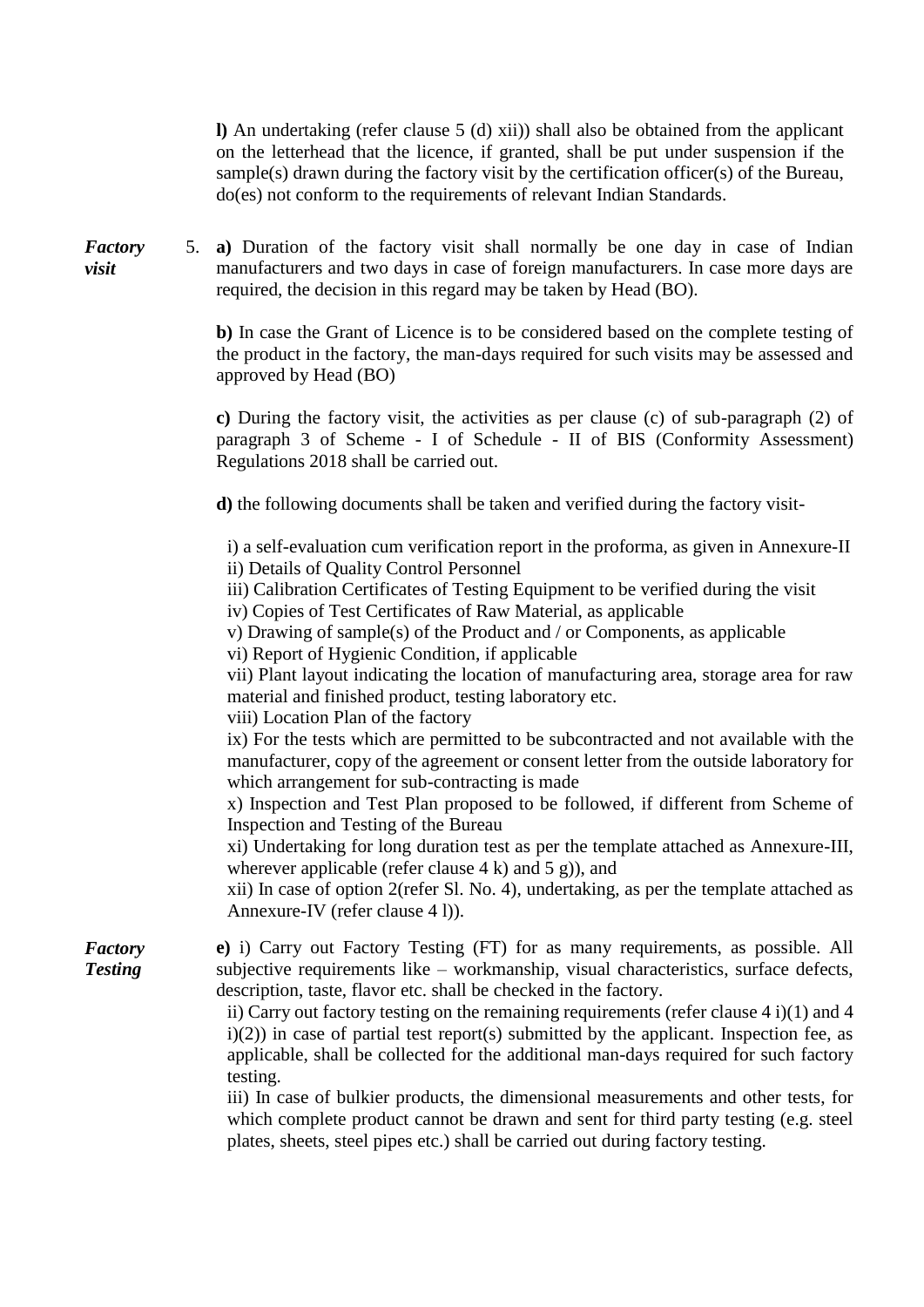|                                                                | iv) If, during the factory testing, any non-conformity is observed, no sample shall be<br>drawn for testing in Third Party Laboratory. The applicant may be advised to carry<br>out improvement, which is to be verified through another inspection and testing in<br>the factory (inspection fee to be paid by the applicant for the visit).<br>v) For verification of conformity of the raw material(s) to the relevant requirement(s)<br>of product standard, if applicable, refer 4 h) above.                                                                                                                                                                                                                                                                                |  |
|----------------------------------------------------------------|----------------------------------------------------------------------------------------------------------------------------------------------------------------------------------------------------------------------------------------------------------------------------------------------------------------------------------------------------------------------------------------------------------------------------------------------------------------------------------------------------------------------------------------------------------------------------------------------------------------------------------------------------------------------------------------------------------------------------------------------------------------------------------|--|
| Drawl of<br><b>Sample</b>                                      | $f$ ) i) For option 1 - Draw sample(s) as per the guidelines for the product (if any)<br>available and the varieties to be covered under the scope of the licence. If applicable,<br>draw sample(s) of Raw Material(s) also (refer 4 h) above). Draw counter sample(s)<br>also.<br>ii) For option 2: Draw only one sample from the product variety to be covered under<br>the scope of the licence. Draw a counter sample also.<br>iii) After ensuring proper packing of the sample, seal the sample and the counter<br>sample. The guidelines issued by the Laboratory Policy & Planning Department shall<br>be followed for sealing and dispatch of the sample to laboratory for testing.                                                                                      |  |
| <b>Testing of</b><br><b>Sample</b>                             | g) For product characteristic requiring testing time 30 days (one month) and above<br>(like keeping property tests in paints, carbon paper, insulating tapes, various types of<br>inks etc) evidence of conformity in the form of test reports from any laboratory, firm's<br>own or outside (as per 4 e) above), may be accepted for such tests. In such cases, an<br>undertaking (refer clause $5(d)$ xi)) shall be obtained from the applicant on its letterhead<br>that, in the event of non-conformity of the sample in long duration test(s) or its inability<br>to submit the test report immediately but not later than 30 days (one month) from the<br>date of test report confirmed by the laboratory, the licence, if granted shall be<br>processed for cancellation. |  |
| Changeover 6<br>from Option<br>2 to Option<br>$\boldsymbol{l}$ | The applicant may change his/her application from Option 2 to Option 1. The<br>application shall then be processed as per option 1 only. The changeover from option<br>1 to 2 shall not be permitted.                                                                                                                                                                                                                                                                                                                                                                                                                                                                                                                                                                            |  |
| <b>Processing</b><br>7<br>for GoL                              | a) Option 1: Process of grant of licence is expected to be completed within 120 days,<br>except for all India first case where it may take 180 days, from the date of receipt of<br>the application provided the documentation, assessment of the unit and conformity of<br>the product is established satisfactory at first instance during various stages. A<br>template of the letter to be sent for communication of Grant of Licence is attached as<br>Annexure-V.                                                                                                                                                                                                                                                                                                          |  |

**b)** Option 2: The applicant shall submit the proof of delivery of the sample drawn during the factory visit to the concerned laboratory, wherever applicable, and the testing fee. Only after submission of such proof, the licence shall be granted by the competent authority. Process of grant of licence is expected to be completed within 30 days from the date of receipt of the application if factory visit is satisfactory and conformance of sample to the relevant Indian Standard(s) is established at the first instance. A template of the letter to be sent for communication of Grant of Licence is attached as Annexure-V.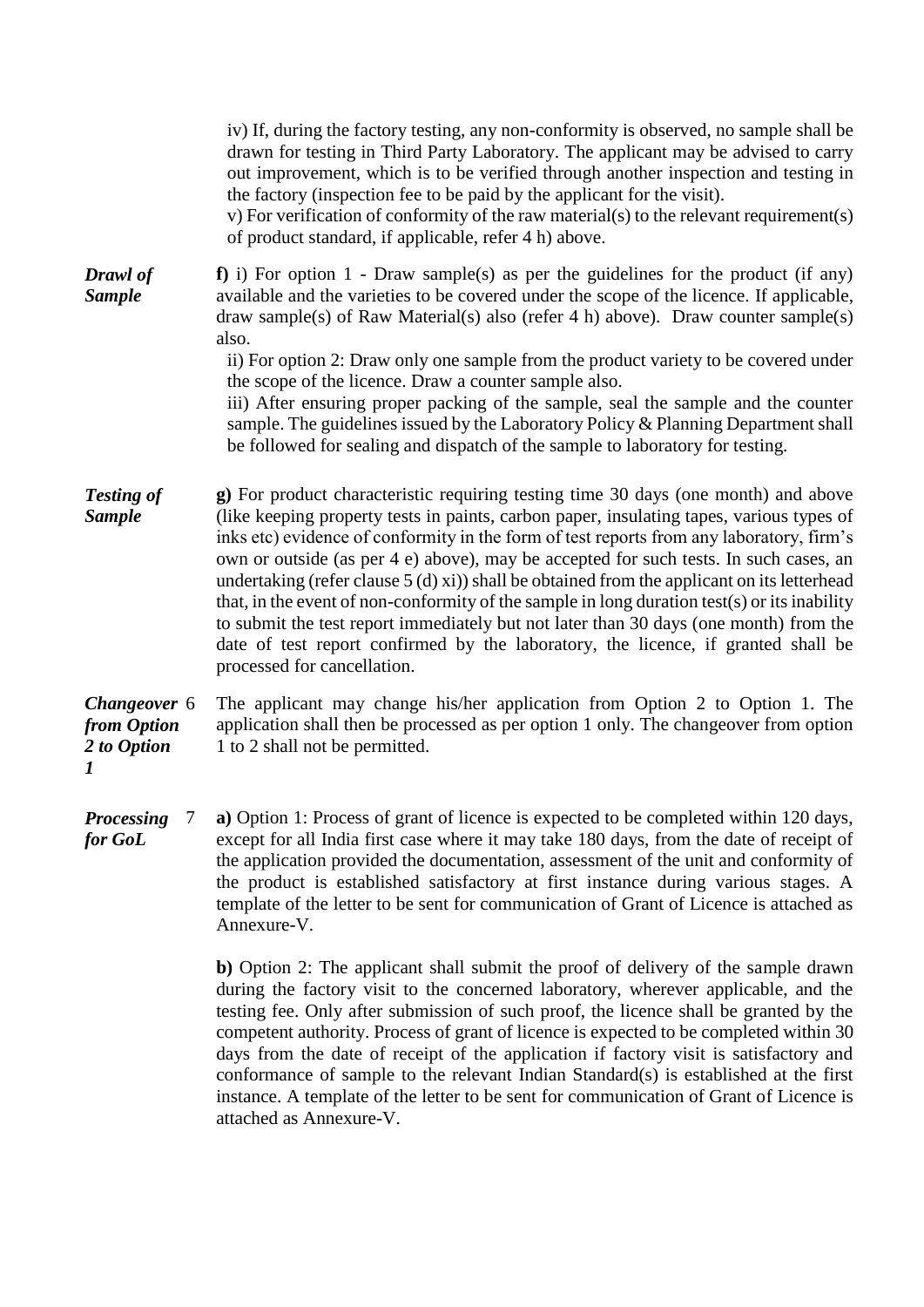**c)** The licence to use Standard Mark shall initially be granted for not less than one year and upto two years.

*Review of test report of in the Sample drawn in case of option 2* 8 **(a)** In case of non-conformity of sample(s) drawn during the factory visit under option 2, Suspension of licence shall be imposed immediately. The licensee shall take necessary corrective actions and inform the same to the Bureau, and also confirm his readiness to offer fresh samples manufactured after taking the corrective actions. The revocation of suspension in such cases shall be considered only on the basis of conforming Testing Reports of the fresh samples from a Third Party Testing Laboratory. In case the fresh sample drawn by the Bureau for consideration of revocation of suspension shows non-conformity in third party laboratory testing, or the licensee does not inform corrective actions taken and does not offer improved samples within 30 days of the date of Suspension, the licence shall be processed for cancellation.

> **(b)** In case of receipt of test report of any sample drawn after Grant of Licence [Factory Sample (FS) /Market Sample (MS)] prior to receipt of the test report for the sample drawn during factory visit during the applicant stage, the same shall be treated as a routine sample. However, on receipt of test report of the sample drawn at applicant stage which is found non-conforming, notwithstanding the conformity of the FS/MS drawn after GOL, action as per clause 8 (a) above, shall be taken.

*Partial Test Report of sample drawn for Third Party Laboratory Testing* **(c)** In case of receipt of partial test report for the Sample drawn for Third Party Laboratory testing, the remaining test shall be carried out on the counter sample in a Third Party Laboratory (refer clause 4 e). If, in any case, it is difficult to test the remaining requirements in a Third Party Laboratory, the same may be carried out in the factory of the licensee with approval of Head, BO, provided such test facilities exist in the factory.

*Review of test reports of Long Duration Test* **(d)** Case shall also be reviewed for the test report of long duration test, for which the applicant had submitted an undertaking (refer clause 4 j) and 5 f) above). If the test report for the long duration test is found non-conforming or the applicant fails to submit the test report by the stipulated time, the licence, if granted, shall be processed for cancellation.

*All India first application* 9. i) If the application is for a product for which no licence has been granted earlier, the application shall be processed by the concerned BO and sent to CMD through concerned DDGR.

ii) All India first application is to be considered under option 1.

All India first application may be considered under option 2 if the information regarding the availability of a third party lab for the corresponding Indian Standard is available on BIS website.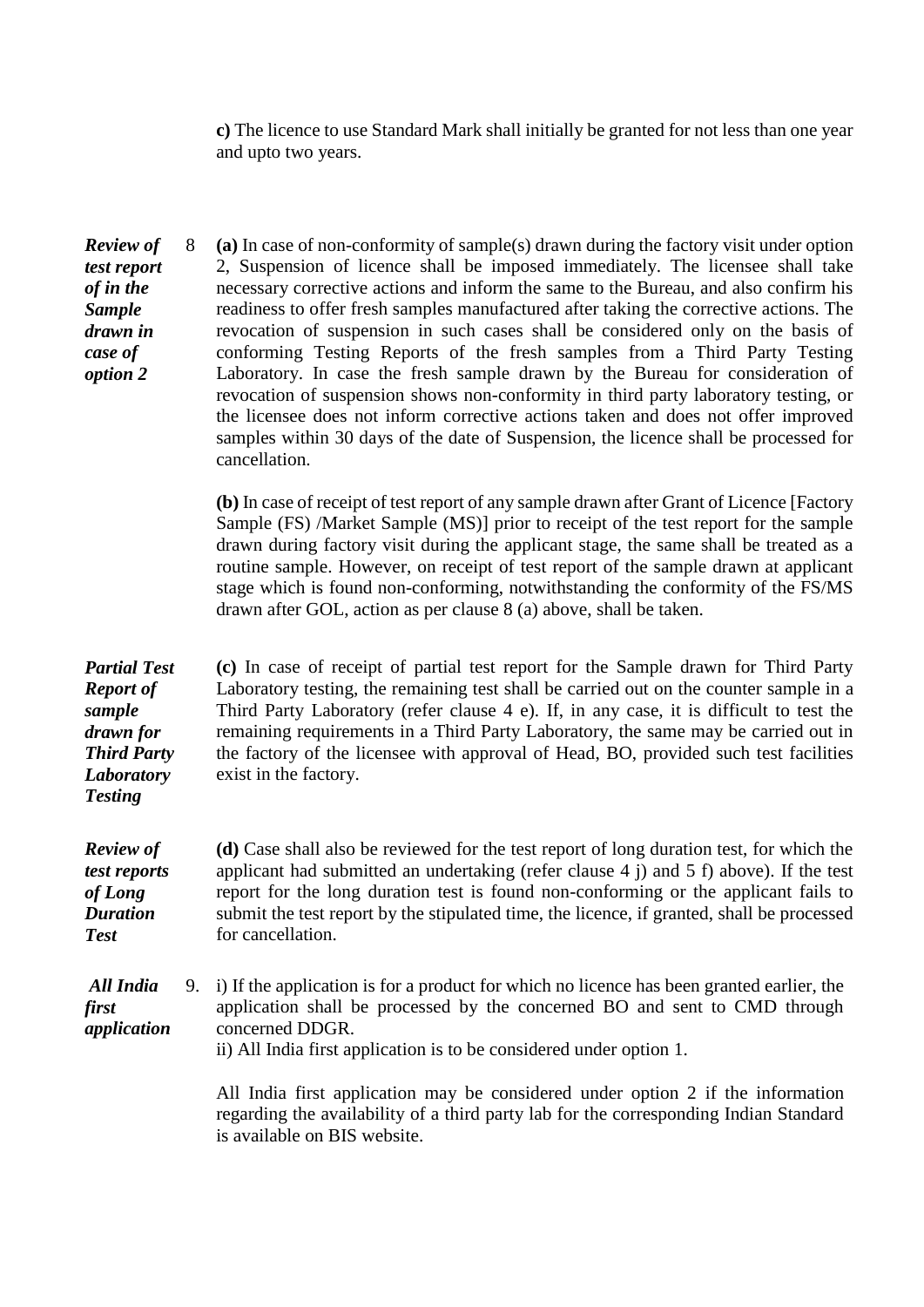iii) If there is no third party laboratory, the decision for processing the case for grant of licence may be taken up with the approval of Head (BO) as per Annexure-X or on factory testing basis, as applicable.

iv) The Certification Officer concerned, who has carried out factory visit for all India first application, shall prepare draft product manual including draft scheme of inspection and testing, and marking fee, within 07 days of the factory visit.

**Rejection of** 10. **a**) The application may be processed for rejection as per the sub-regulation (6) of *application* regulation 4 of BIS (Conformity Assessment) Regulations, 2018. It may include one or more of the situations mentioned below:

i) Samples not offered for testing within 30 days of recording of application

ii) Sample drawn fails in an independent testing- In case of drawl of sample for single or multiple varieties, application may be processed for rejection if sample(s) of the varieties are found failing for the second time, else the scope may be restricted keeping in view the varieties found conforming and guidelines for the product. **In case an applicant's request for the testing of counter sample is agreed, the same may be treated as testing for the second time, as decided by Head (BO) or DDGR as applicable**.

iii) Lack of testing facilities with the applicant

iv) Lack of technical personnel with the applicant

v) If corrective actions are not taken within the time period stipulated in discrepancycum-advisory report

vi) The firm has not been clearing the financial dues to the Bureau.

vii) The firm has tampered with documents in connection with the grant of the licence.

viii) The firm has indulged in unethical practices in the context of grant or operation of the licence.

ix) Major deviation is observed from the declared manufacturing facility during the factory visit.

x) Failure of firm in providing all assistance to certification officer in connection with carrying out factory visit

xi) If non-conformity in factory testing is found repeated during the second factory visit.

**b)** Before rejecting an application, a rejection notice of not less than 21 days shall be given to the applicant (template attached as Annexure-VI). The applicant shall be given a reasonable opportunity of being heard either in person or through its representative. In case the facts or the explanation furnished by the applicant or its representative is not satisfactory, the application shall be rejected. The closing of application shall be communicated to the applicant (template of the letter attached as Annexure-VII.

c) The competent authority shall pass speaking orders for decision taken.

*Product*  11. In addition to these guidelines, any product specific guidelines issued by CMDs shall be followed, as applicable.

*specific guidelines*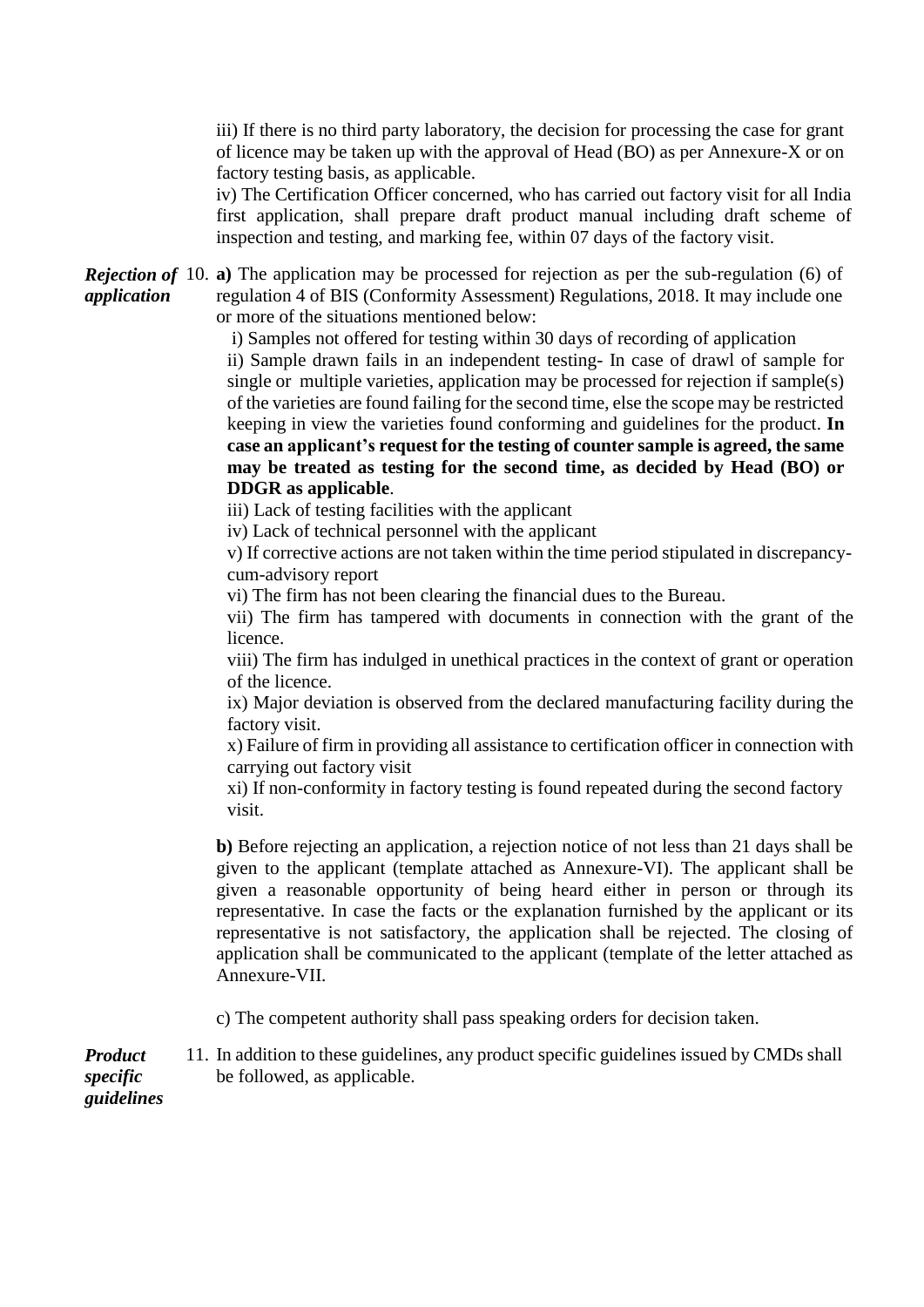| <b>Additional</b><br><i>features for</i><br>foreign<br>manufactur<br>ers | 12. The additional requirements for foreign manufacturers are specified in Annexure -<br>VIII.                                                                                                      |
|--------------------------------------------------------------------------|-----------------------------------------------------------------------------------------------------------------------------------------------------------------------------------------------------|
| <i>Inspection</i><br>fee                                                 | 13. The inspection fee shall be payable, in advance, as per sub-paragraph (6) of paragraph<br>5 of Scheme - I of Schedule - II of BIS (Conformity Assessment) Regulations, 2018.                    |
| <b>Testing fee</b>                                                       | 14. The testing fee of the samples shall be borne by the applicant.                                                                                                                                 |
| <b>Provision</b><br>for appeal                                           | 15. For the cases, in which manufacturer submits appeal to Director General, the brief<br>history of the case shall be communicated by RO/BO to concerned CMD (template<br>attached as Annexure-IX) |
| <b>Relaxation</b><br>in Test<br><b>Facilities</b>                        | 16 For processing of grant of licence for products for which no third party lab is<br>available, and for guidance on allowing relaxation in test facilities, refer<br>Annexure-X.                   |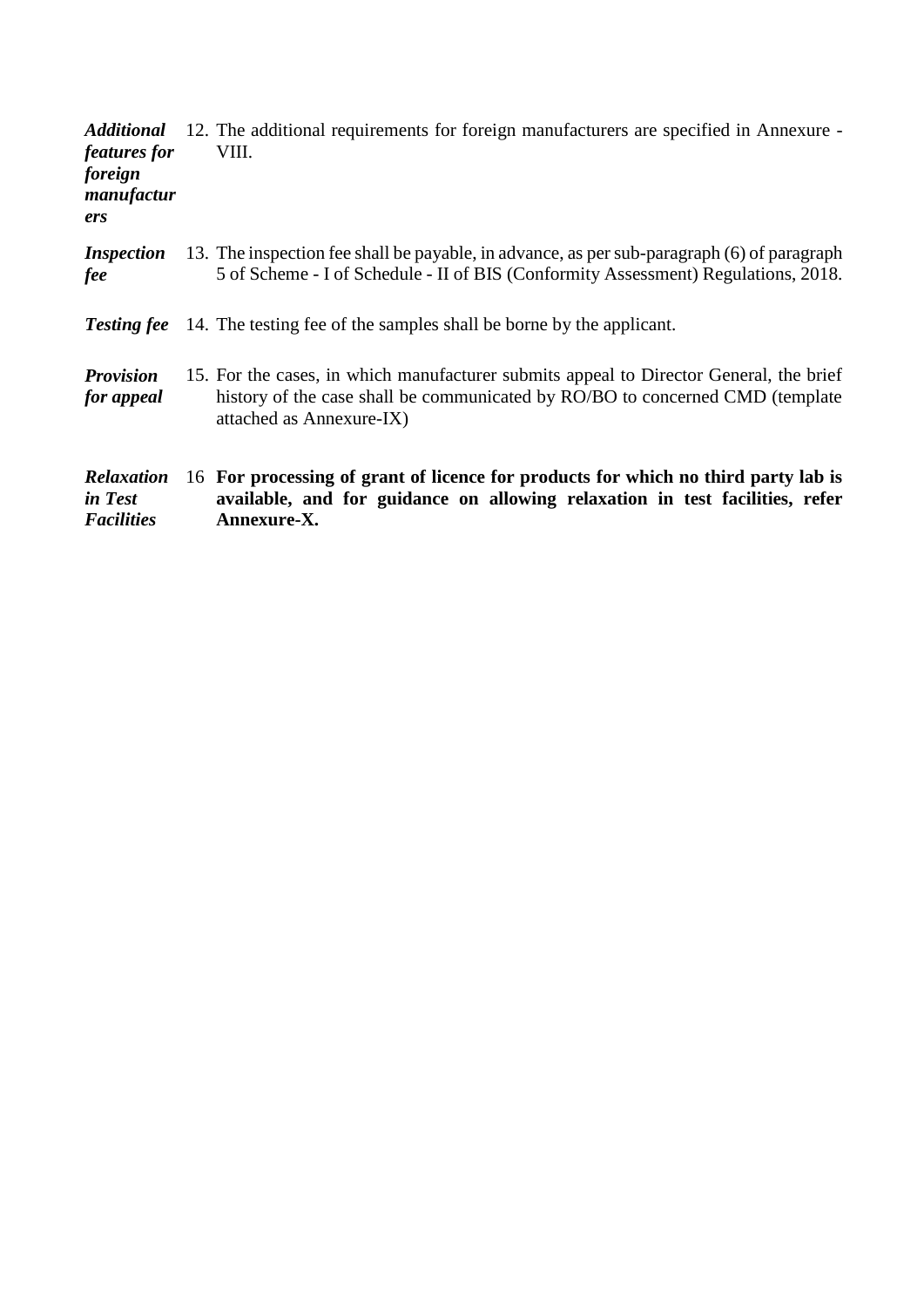| Sl.<br>N <sub>o</sub> | IS No.              | Title                                                                   |            |
|-----------------------|---------------------|-------------------------------------------------------------------------|------------|
| 1.                    | 458                 | Precast Concrete Pipes (with and without Reinforcement)                 |            |
| 2.                    | 784                 | Pre-stressed Concrete Pipes (Including Fittings)                        | <b>CED</b> |
| 3.                    | 1592                | Asbestos Cement Pressure Pipes and Joints -                             | <b>CED</b> |
| 4.                    | 1834                | Hot Applied Sealing Compounds for Joints in Concrete -<br>Specification | <b>CED</b> |
| 5.                    | 2095 Part<br>1      | Gypsum Plaster Boards - Part 1 Plain Gypsum Plaster Boards              | <b>CED</b> |
| 6.                    | 2096                | Asbestos cement flat sheets                                             | <b>CED</b> |
| 7.                    | 2098                | <b>Asbestos Cement Building Boards</b>                                  | <b>CED</b> |
| 8.                    | 2713<br>Part 1 to 3 | <b>Tubular Steel Poles for Overhead Power Lines</b>                     |            |
| 9.                    | 4266                | Lockers, Bedside for Hospital Use                                       | <b>MHD</b> |
| 10.                   | 5029                | Bedsteads, Hospital, General Purposes                                   | <b>MHD</b> |
| 11.                   | 5035                | Sterilizers, Bowl and Utensil (Pedal Type)                              |            |
| 12.                   | 5291                | Tables, Operation, Hydraulic, Major                                     | <b>MHD</b> |
| 13.                   | 5446                | Machine Chucking Reamers with Parallel Shanks - Specification           | PGD        |
| 14.                   | 5631                | Trolley, Instrument, Plain and Curved                                   | <b>MHD</b> |
| 15.                   | 6315                | Floor springs (hydraulically regulated) for heavy doors                 |            |
| 16.                   | 6452                | Specification for high alumina cement for structural use                |            |
| 17.                   | 6685                | Life Jackets                                                            | <b>TED</b> |
| 18.                   | 6908                | Asbestos cement pipes and fittings for sewerage and drainage            |            |
| 19.                   | 7083                | Trolley, Medicine                                                       | <b>MHD</b> |

**Annexure - I** List of products operated on factory testing basis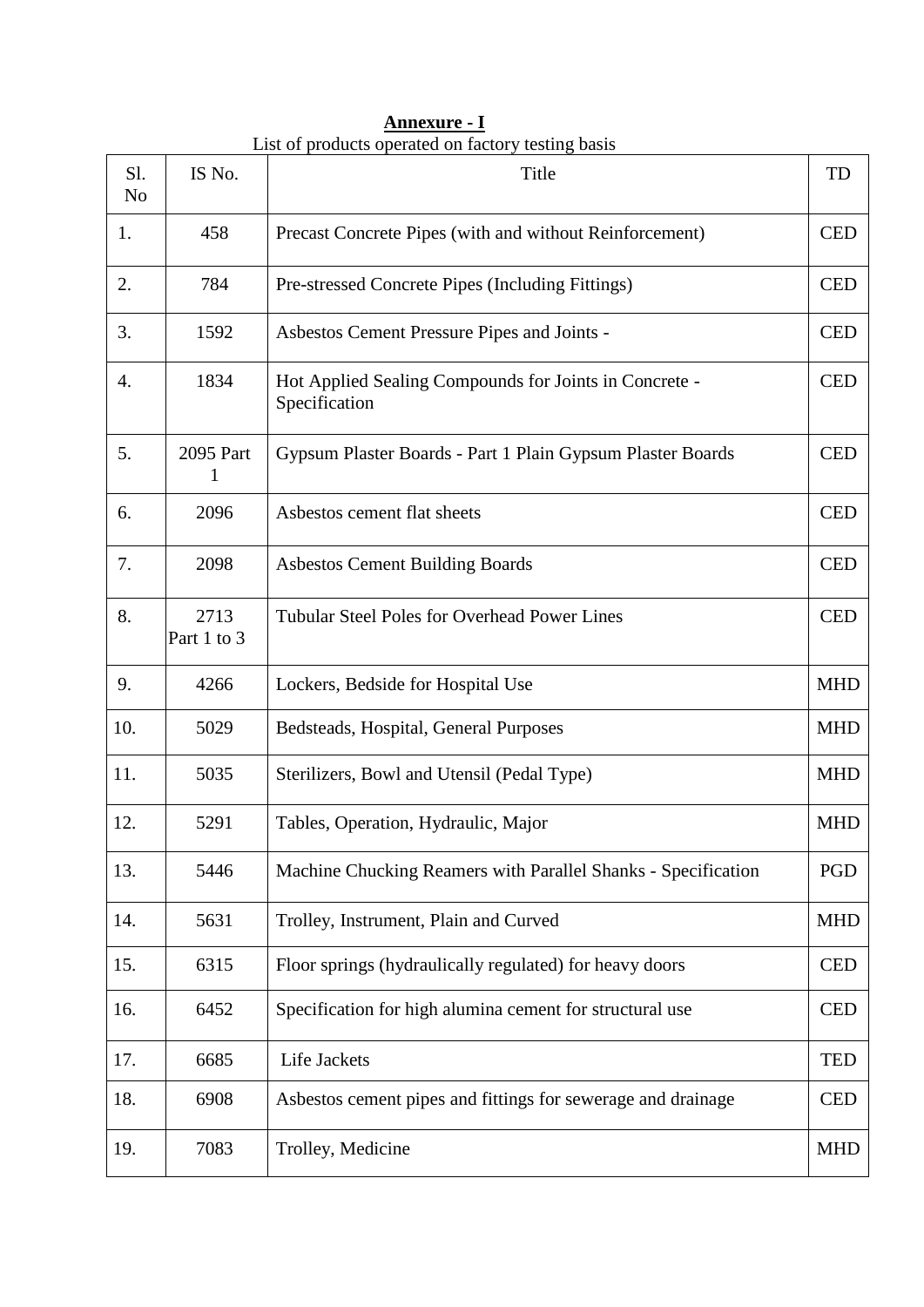| 20. | 7620<br>Part 1 | Diagnostic Medical X-ray Equipment - Part 1 : General and Safety<br><b>MHD</b><br>Requirements               |             |
|-----|----------------|--------------------------------------------------------------------------------------------------------------|-------------|
| 21. | 7898           | Manually-Operated Chaff Cutter<br>FAD                                                                        |             |
| 22. | 8110           | Well Screens and Slotted Pipes                                                                               | <b>MED</b>  |
| 23. | 8229           | Specification for Oil-well Cement                                                                            | <b>CED</b>  |
| 24. | 8471           | Acetylene Generators - Requirements (Amalgamation of IS 8471 (Part<br>1 to 5)                                | <b>MED</b>  |
| 25. | 9020           | <b>Power Threshers - Safety Requirements</b>                                                                 | FAD         |
| 26. | 9167           | <b>Ear Protectors</b>                                                                                        | <b>LITD</b> |
| 27. | 9395           | Bed, Intensive Care                                                                                          | <b>MHD</b>  |
| 28. | 9473           | Respiratory Protective Devices - Filtering Half Masks to Protect<br><b>Against Particles - Specification</b> | <b>CHD</b>  |
| 29. | 9972           | Specification for Automatic Sprinkler Heads for Fire Protection<br>Service                                   |             |
| 30. | 10238          | Fasteners - Threaded Steel Fastener - Step Bolts for Steel Structures                                        | PGD         |
| 31. | 10264          | Trolley, Hot Food, for Hospital and Industrial Canteens                                                      | <b>MHD</b>  |
| 32. | 10617          | Hermetic Compressors                                                                                         | <b>MED</b>  |
| 33. | 11279          | <b>Braille Slate</b>                                                                                         | <b>MHD</b>  |
| 34. | 11378          | Anesthetic Machines for Use with Humans                                                                      | <b>MHD</b>  |
| 35. | 11459          | <b>Power-operated Chaff Cutter</b>                                                                           | FAD         |
| 36. | 11552          | Liquid Nitrogen Vessels of Capacity up to 75 Liters                                                          |             |
| 37. | 12709          | Glass-fibre Reinforced Plastic (grp) Pipes Joints and Fittings for Use<br>for Potable Water Supply           |             |
| 38. | 12866          | Plastic translucent sheets made from thermosetting polyester resin<br>(glass fibre reinforced)               |             |
| 39. | 13000          | Silica-asbestos-cement Flat Sheets                                                                           | <b>CED</b>  |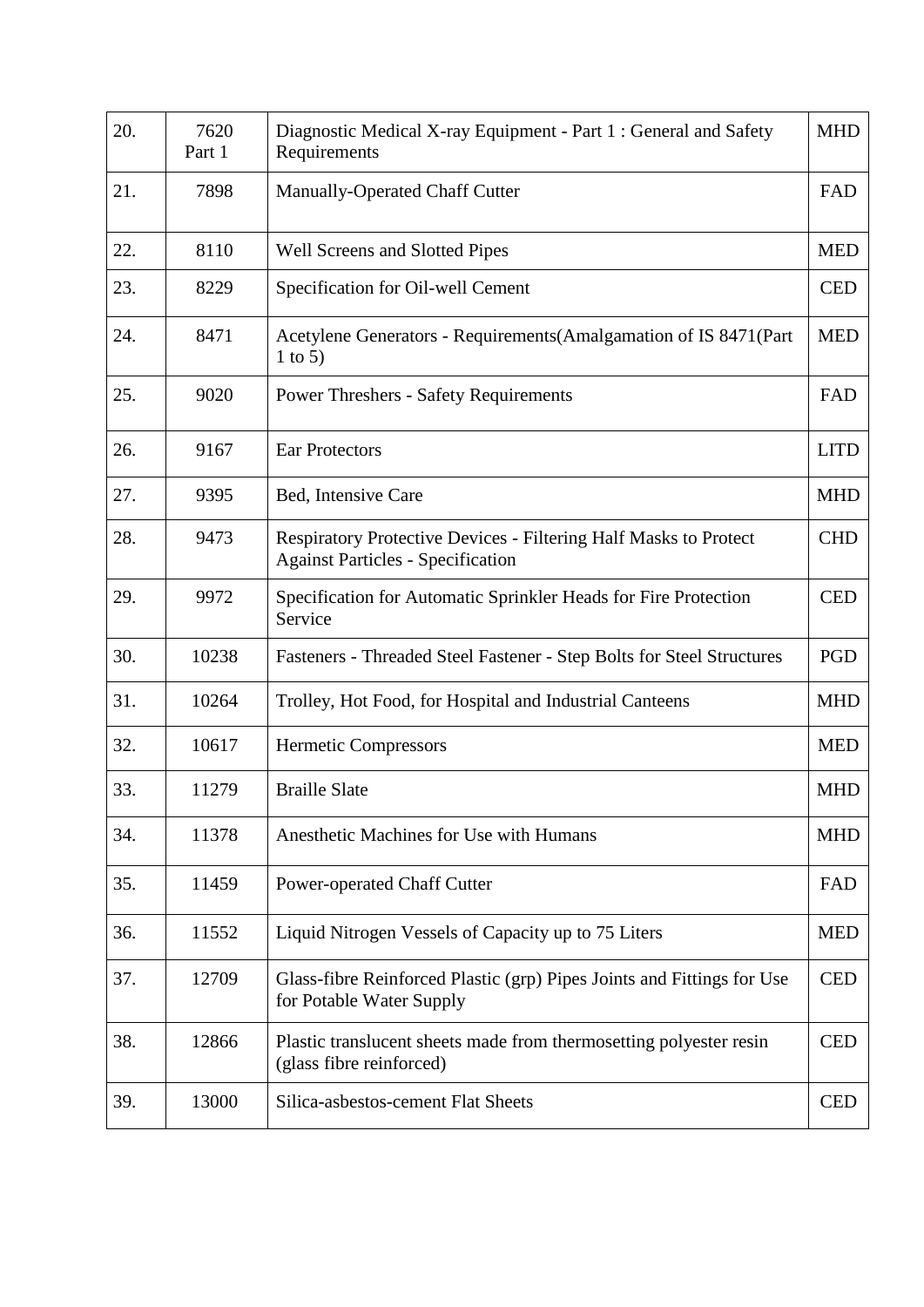| 40. | 13258           | <b>MED</b><br>Welded Low Carbon Steel Cylinders Exceeding 5 Liter Water<br>Capacity for Low Pressure Liquefiable Gas - Code of Practice for<br>Inspection and Reconditioning of Used LPG Cylinders |             |
|-----|-----------------|----------------------------------------------------------------------------------------------------------------------------------------------------------------------------------------------------|-------------|
| 41. | 14402           | GRP pipes joints and fittings for use sewerage, industrial waste and<br>water (other than potable)                                                                                                 | <b>CED</b>  |
| 42. | 14746           | <b>Respiratory Protective Devices - Half Masks And Quarter Masks</b>                                                                                                                               | <b>CHD</b>  |
| 43. | 14845           | <b>Resilient Seated Cast Iron Air Relief Valves for Water Works</b><br>Purposes                                                                                                                    | <b>CED</b>  |
| 44. | 14862           | <b>Fibre Cement Flat Sheets</b>                                                                                                                                                                    | <b>CED</b>  |
| 45. | 14871           | Products in Fibre Reinforced Cement - Long Corrugated or<br>Asymmetrical Section Sheets and Fittings for Roofing and Cladding -                                                                    | <b>CED</b>  |
| 46. | 14951           | Fire Extinguisher - 135 Liters Capacity Mechanical Foam Type                                                                                                                                       | <b>CED</b>  |
| 47. | 15155           | Bar/Wire Wrapped Steel Cylinder Pipes With Mortar lining and<br>Coating (Including Specials) --                                                                                                    |             |
| 48. | 15477           | Adhesives for Use with Ceramic Tiles and Mosaics                                                                                                                                                   |             |
| 49. | 15490           | Cylinders for On-Board Storage of Compressed Natural Gas As a<br><b>Fuel for Automotive Vehicles</b>                                                                                               |             |
| 50. | 16111           | <b>Elastic Bandage</b>                                                                                                                                                                             | <b>TXD</b>  |
| 51. | 16127           | Behind the Ear (BTE) Hearing Aids - Digital - Specification                                                                                                                                        | <b>LITD</b> |
| 52. | 12950           | Battery hydrometer portable syringe type for lead-acid batteries                                                                                                                                   | <b>CHD</b>  |
| 53. | 14806           | Azospirillum Inoculants                                                                                                                                                                            | FAD         |
| 54. | 13692           | Metalaxyl Mancozeb WP                                                                                                                                                                              |             |
| 55. | 717             | Carbon Disulphide, Technical                                                                                                                                                                       |             |
| 56. | 10245<br>Part-3 | Breathing Apparatus - Part 3 : Fresh Air Hose and Compressed Air<br><b>Line Breathing Apparatus</b>                                                                                                |             |
| 57. | 10245<br>Part-2 | Respiratory protective devices - breathing apparatus Part 2 Open<br>circuit breathing apparatus                                                                                                    | <b>CHD</b>  |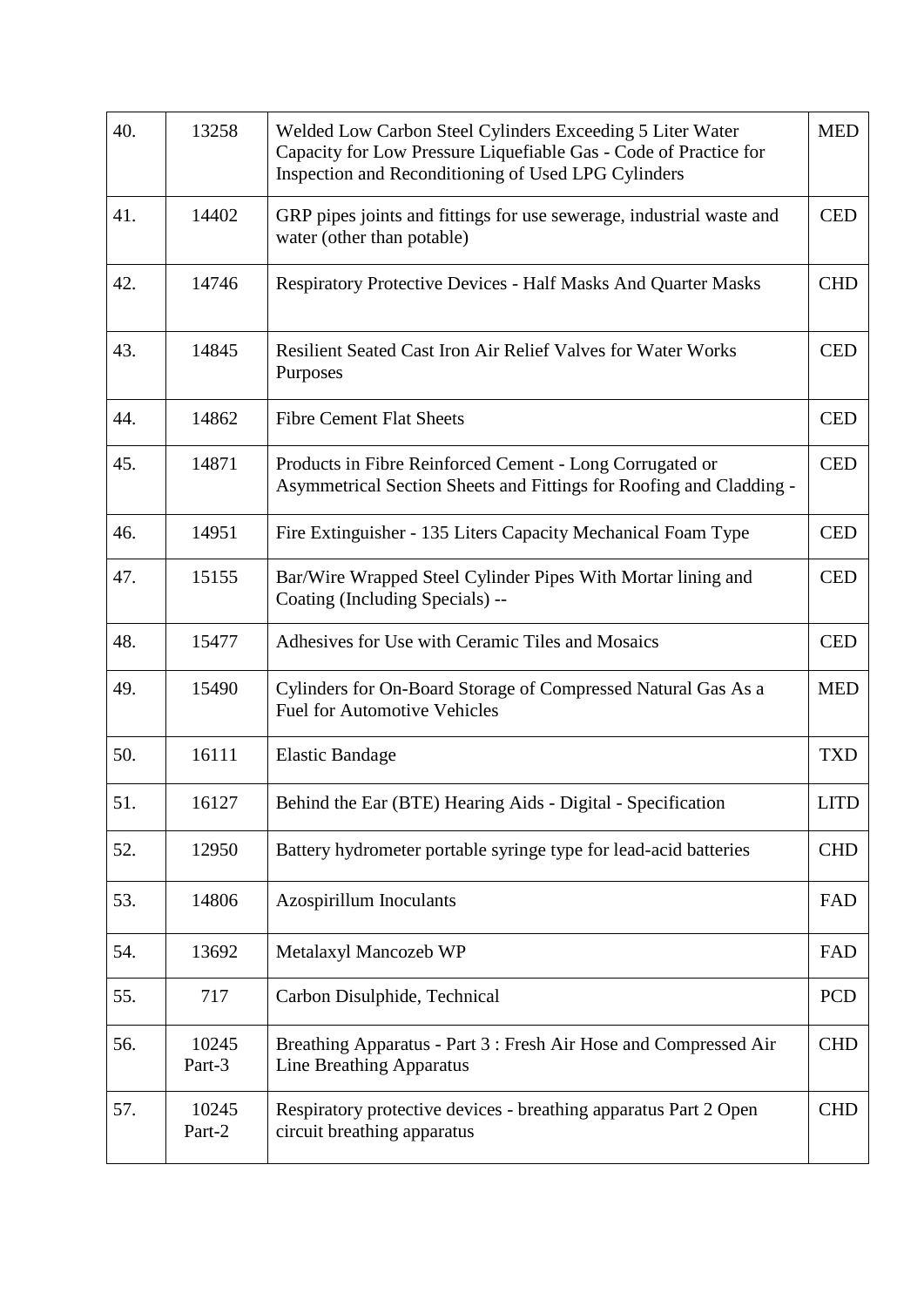| 58. | 10592               | <b>CHD</b><br>industrial emergency showers, eye and face fountains and<br>combination units                                      |            |  |
|-----|---------------------|----------------------------------------------------------------------------------------------------------------------------------|------------|--|
| 59. | 7653                | <b>MTD</b><br>Manual blow pipes for welding and cutting                                                                          |            |  |
| 60. | 16289               | Medical Textiles Surgical Face Masks Specification                                                                               | <b>TXD</b> |  |
| 61. | 11928<br>Part 1 & 2 | Roundslings Made of Man-made Fibres for General Service - Parts 1<br>and 2                                                       | <b>TXD</b> |  |
| 62. | 5983                | Eye-protectors                                                                                                                   | <b>CHD</b> |  |
| 63. | 15322               | Particle Filters Used in Respiratory Protective Equipment                                                                        | <b>CHD</b> |  |
| 64. | 14550               | Hexaconazole, EC                                                                                                                 | FAD        |  |
| 65. | 16892               | Sattu                                                                                                                            | FAD        |  |
| 66. | 16131               | Imidacloprid Suspension Concentrate (SC)                                                                                         |            |  |
| 67. | 15323               | Gas Filters and Combined Filters Used in Respiratory Protective<br>Equipment                                                     |            |  |
| 68. | 6901                | Gas welding equipment - Pressure regulators for gas cylinders used in<br>welding, cutting and allied processes up to 300 bar     |            |  |
| 69. | 16585               | Magnetic Materials - Specification for Individual Materials - Fe-<br>Based Amorphous Strip Delivered in the Semi-Processed State | <b>MTD</b> |  |
| 70. | 15041               | Textiles - Flat Woven Webbing Slings Made of Man-Made Fibres for<br><b>General Services</b>                                      | TXD        |  |
| 71. | 646                 | Liquid Chlorine, Technical                                                                                                       |            |  |
| 72. | 9473                | <b>Respiratory Protective Devices- Filtering Half Masks to Protect</b><br><b>Against Particles</b>                               |            |  |
| 73. | 14166               | <b>Respiratory Protective Devices - Full-Face Masks</b>                                                                          |            |  |
| 74. | 13688               | <b>FAD</b><br><b>Packaged Pasteurized MIIk</b>                                                                                   |            |  |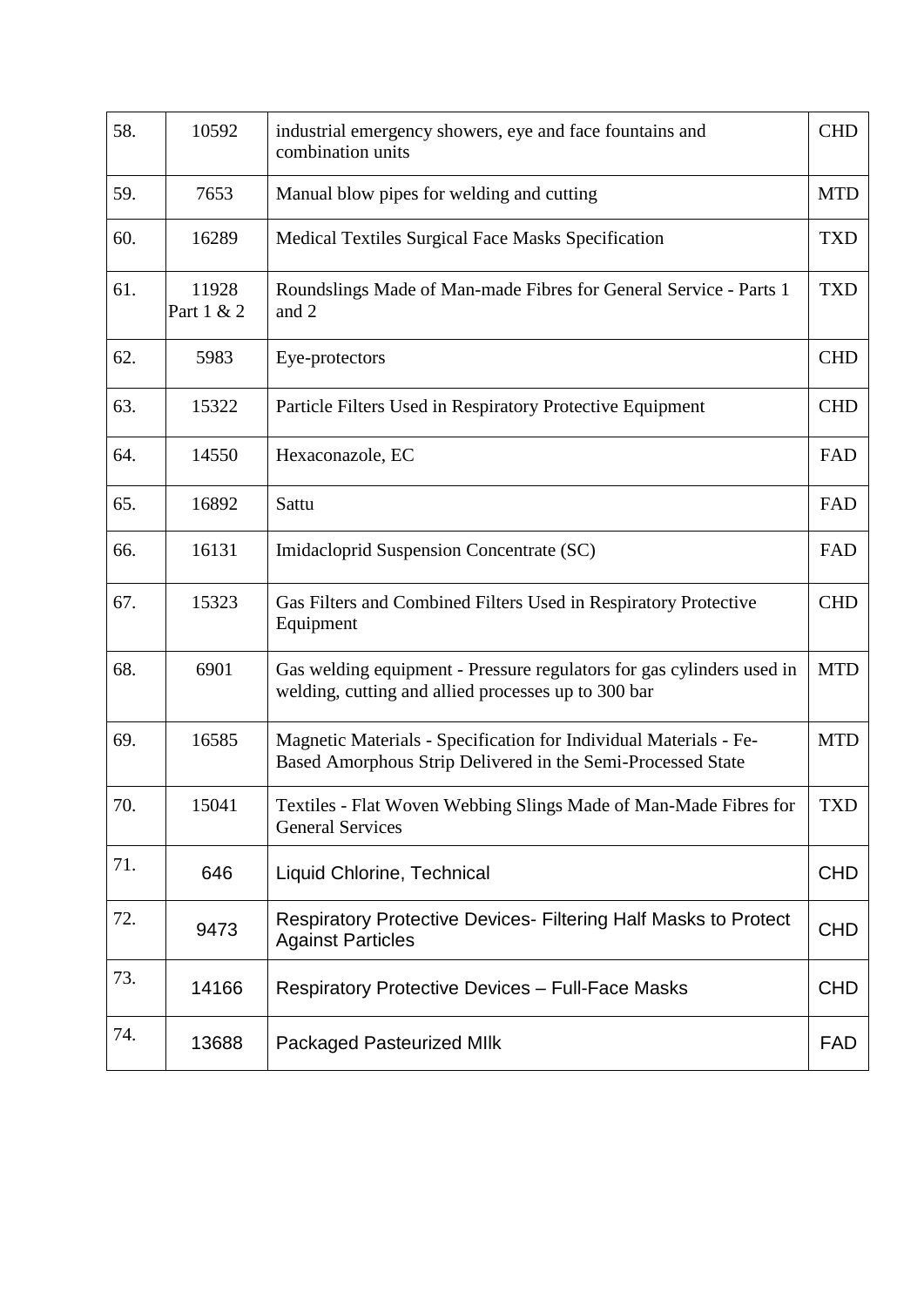# **Annexure - II**

## Self-evaluation cum verification report

# 1. General information

- a) Applicant's name
- b) Enclose plant layout:

## 2. Raw materials

a) Raw Materials Used:

| Sl.<br>No | Raw | material   supplier   certification mark   of the supplier   nature of package | Name of   With/without BIS   Test certificate   How received batches/lots |
|-----------|-----|--------------------------------------------------------------------------------|---------------------------------------------------------------------------|
|           |     |                                                                                |                                                                           |
|           |     |                                                                                |                                                                           |

# 3. Packing and marking

- a) Nature of packing
- b) Quantity per package
- c) Marking on article
- d) Method of marking (printing, Stencilling, embossing etc)
- e) Form of label(s), if any (enclose one set)
- f) Batch or Code numbering for identification
- g) In what manner marking differs from the provisions in the Indian Standard Specification
- 4. Details of Quality Control Staff:

| Sl. No. | Name of person | Designation | Qualification | Experience |
|---------|----------------|-------------|---------------|------------|
|         |                |             |               |            |
|         |                |             |               |            |
|         |                |             |               |            |

#### 5. Brand Name(s)

Declaration of brand name/trademark proposed to be covered under certification a) Brand Names/Trademark(s) being used:

| Brand Names/Trademark(s) which would be<br>marked on the product bearing the BIS<br>Standard Mark (Give actual design depiction<br>of the Brand Name/Trade Mark(s) | Owned by self   Registered/<br>or others | Unregistered | Date of<br>registration/<br>introduction |
|--------------------------------------------------------------------------------------------------------------------------------------------------------------------|------------------------------------------|--------------|------------------------------------------|
| b                                                                                                                                                                  |                                          |              |                                          |
|                                                                                                                                                                    |                                          |              |                                          |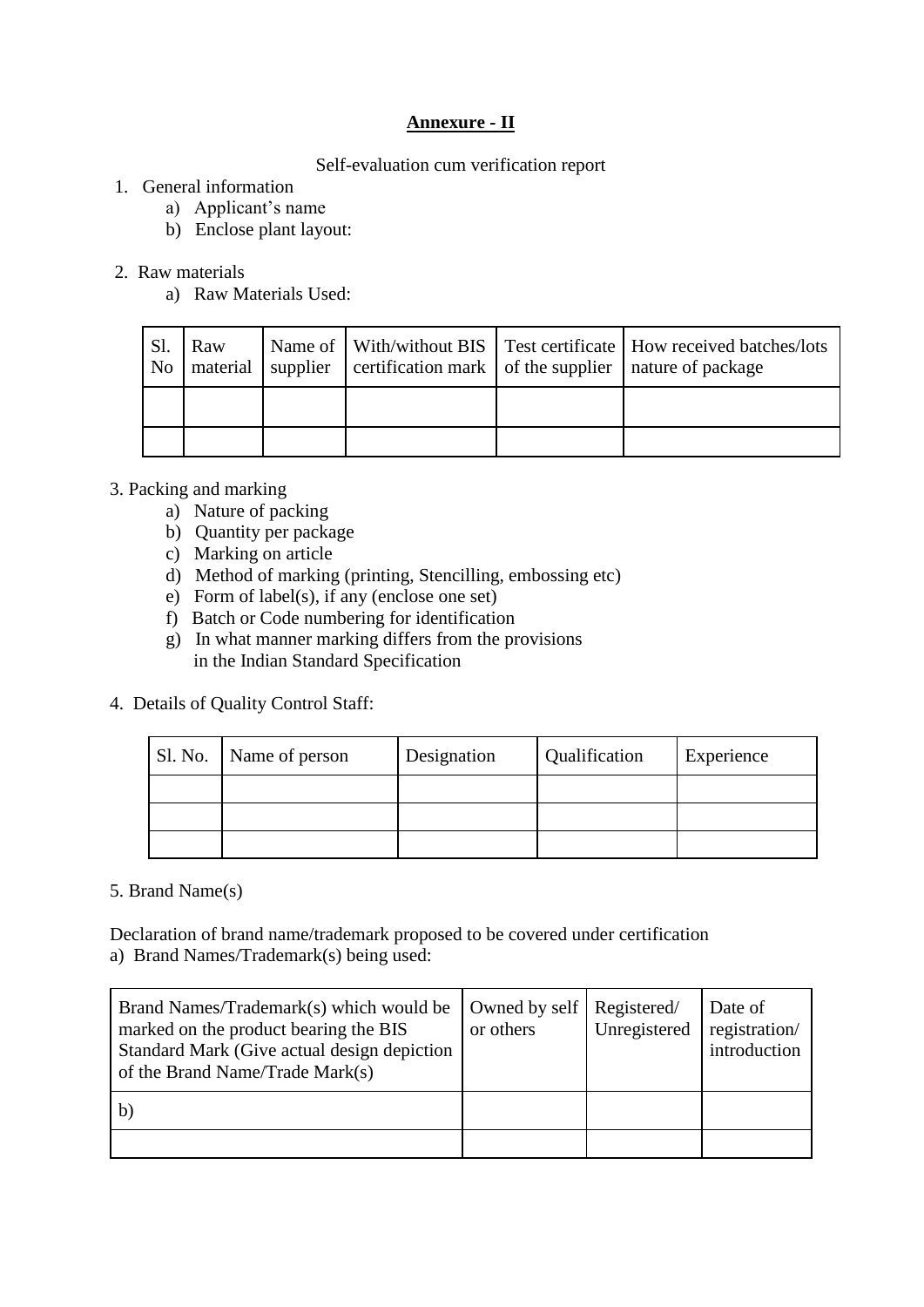c) Other Brand Names/Trademark(s) used for the same product marketed without BIS Standard Mark. Give reasons.

d) In case Brand Names/Trademark(s) of any other party/manufacturer is being used for purposes of the above, give the design depiction of the Brand Names/Trademark(s) and copy of the agreement authorizing the use of the same.

e) I/We undertake to inform BIS in advance as and when we propose to use any other Brand Names/ Trademark(s) in conjunction with the operation of the BIS Certification Scheme I.

f) I/We also undertake that, as far as possible, the entire production which conforms to the specification shall be marked with the BIS Mark, irrespective of the Brand Names/Trademark(s) used.

g) I/We understand that the above has been given only as information to BIS, that BIS has no role in permitting/approving of any Brand Name or Trade Mark, that this is not in anyway be interpreted to mean that BIS has permitted/approved the use of the Brand Name(s) and Trade Mark(s) listed above, and that the responsibility is entirely mine/ours.

#### Declaration

The information given in this report are true to the best of my knowledge and belief. I shall be responsible if any misleading information has been given in this report and the application shall be liable for rejection if wrong information has been given. If the licence is granted on the basis of information which is found to be incorrect later, the licence shall be liable for cancellation.

Date:

(Signature)

Name & Designation

Place: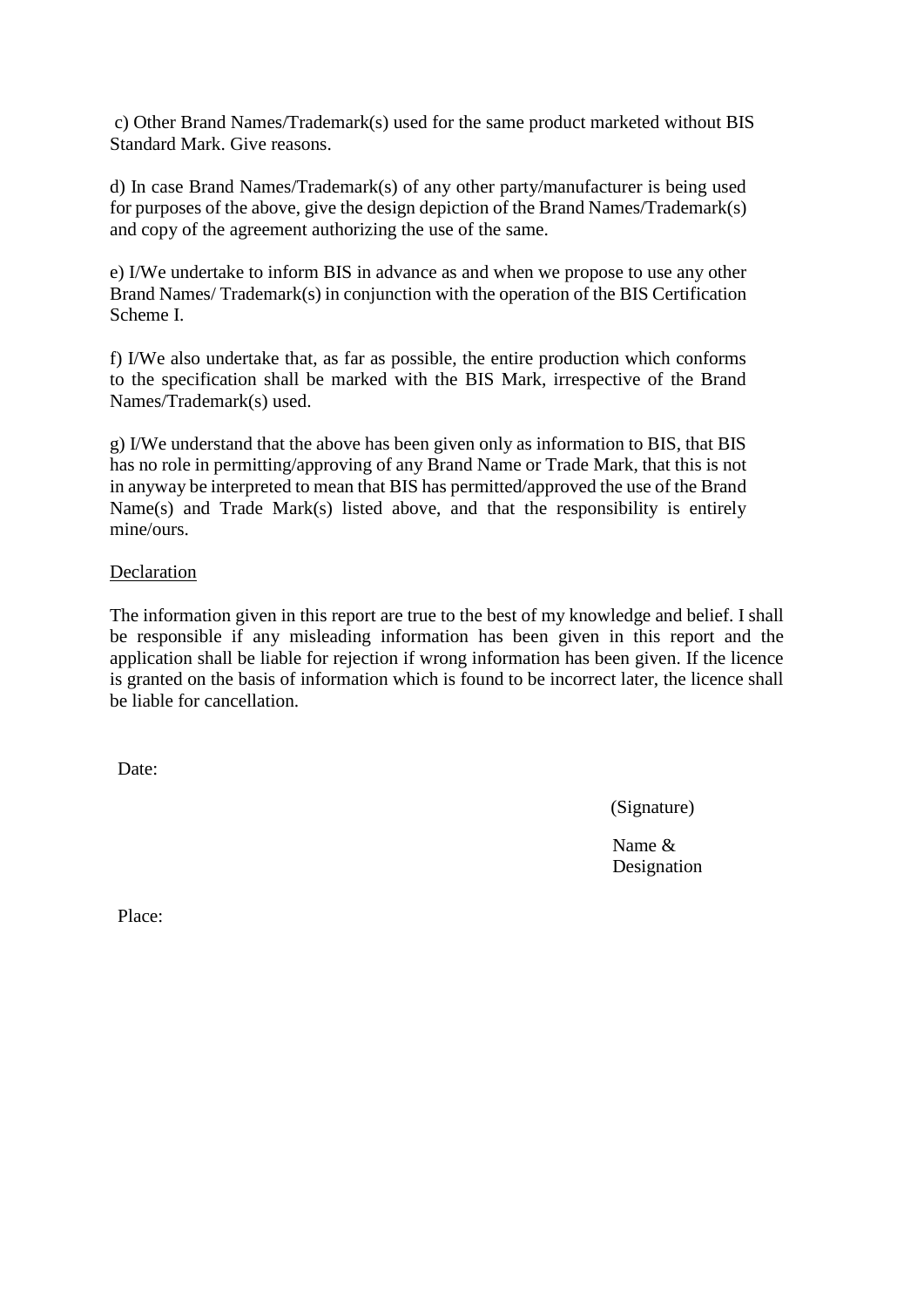#### **Annexure - III**

Undertaking for long duration test

(To be submitted on the letterhead of the firm)

The Head ……..(Branch Office) Bureau of Indian Standards

Dear Sir/Madam,

 I, ........................ (name of person), ............................ (designation) have applied for a licence on ................... (date of application as in the application form) to you for use of BIS standard mark on ........................... (name of product) as per IS .................. (Indian Standard No.) being manufactured at our factory at ................... (give address).

I understand and agree that in event of failure of the sample drawn for the purpose of Grant of Licence to use and apply Standard Mark in the following type tests or my inability to submit the test report for following tests within 30 days (one month) of the date of completion of the test(s) as confirmed by the laboratory\*, the licence if granted to me, shall be processed for cancellation:

| Sl.<br>No. | Type test | Duration of the<br>test | Date of completion of the test $(s)$ as confirmed by<br>the laboratory, if applicable |
|------------|-----------|-------------------------|---------------------------------------------------------------------------------------|
|            |           |                         |                                                                                       |
|            |           |                         |                                                                                       |
|            |           |                         |                                                                                       |

Further, I duly undertake that I shall abide by all the directions issued by the Bureau in this regard.

Date<sup>.</sup>

(Name) (Designation) (Seal)

**\***Strike out whatever is not applicable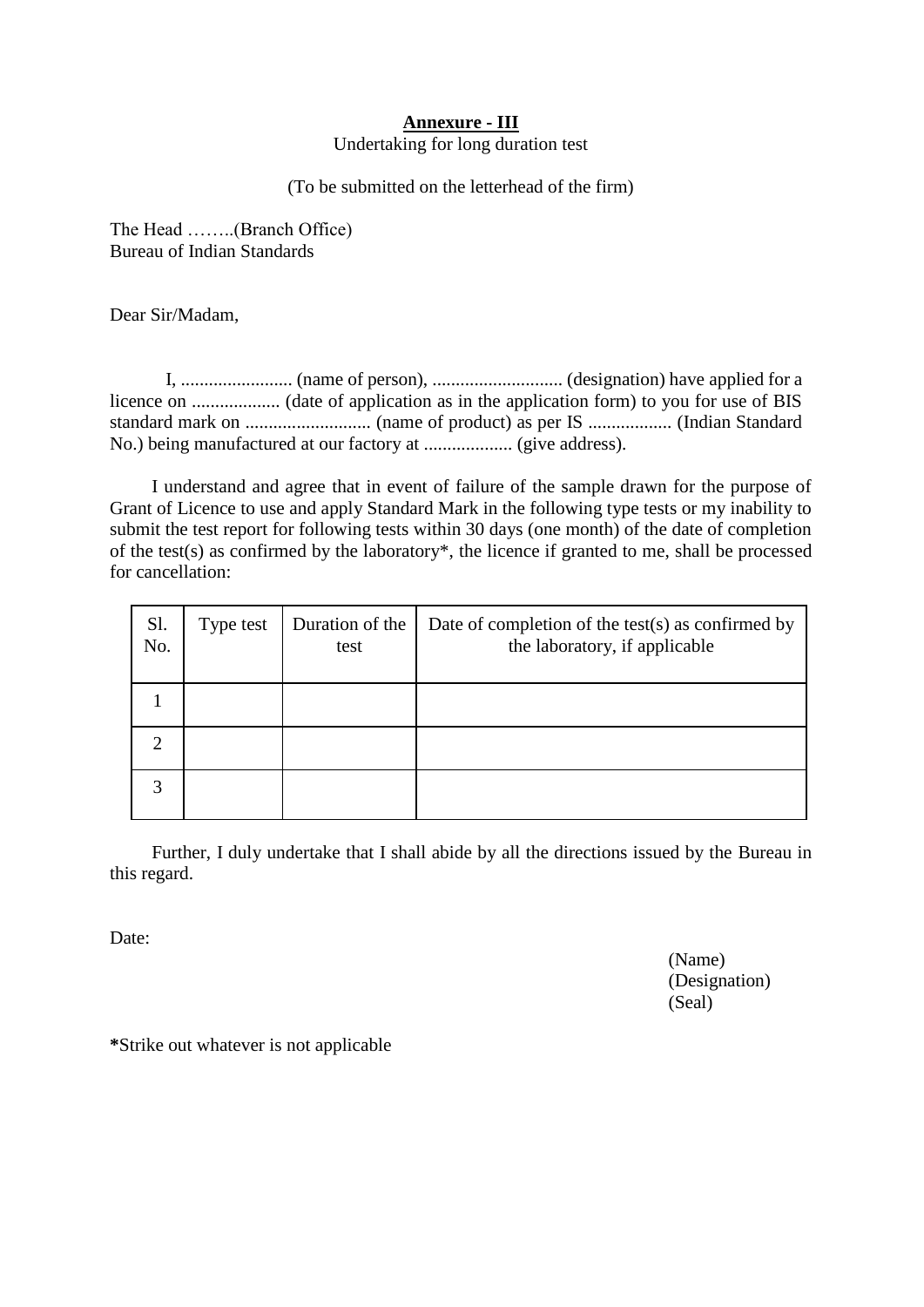# **Annexure - IV**

Undertaking by applicant applying under option 2

(To be submitted on the letterhead by Member of Management/Authorized Signatory to concerned Head of the Branch office along with the Application and other documents)

The Head ………(Branch Office) Bureau of Indian Standards

Dear Madam/Sir,

I, ............................... (name of person), .................................. (designation) have applied for a licence under Option - 2 on ................... (date of application as in the application form) to you for use of BIS standard mark on ........................ (name of product) as per IS ................ (Indian Standard No.) being manufactured at our factory at ......................... (give address).

I clearly understand and agree to the conditions that-

(i) the licence, if granted against the above application shall be put under suspension by BIS, if the sample drawn during the verification visit fails to conform to the relevant Indian Standard,

(ii) in such case of suspension, I shall take necessary corrective actions and inform the same to BIS within one month and offer fresh lot of product manufactured after taking corrective actions, from which sample(s) will be drawn by BIS for third party testing,

(iii) the revocation of suspension will be considered only on the basis of complete test report(s) of the fresh sample(s) offered, from third party testing laboratory,

(iv) the testing fee for testing of sample drawn for consideration of revocation of suspension shall be borne by me, and

(v) in case, the fresh sample drawn by BIS for considering revocation of suspension shows non-conformity, or I fail to inform corrective actions within 30 days from the date of suspension, the licence will be processed for cancellation.

Date<sup>.</sup>

(Name) (Designation) (Seal)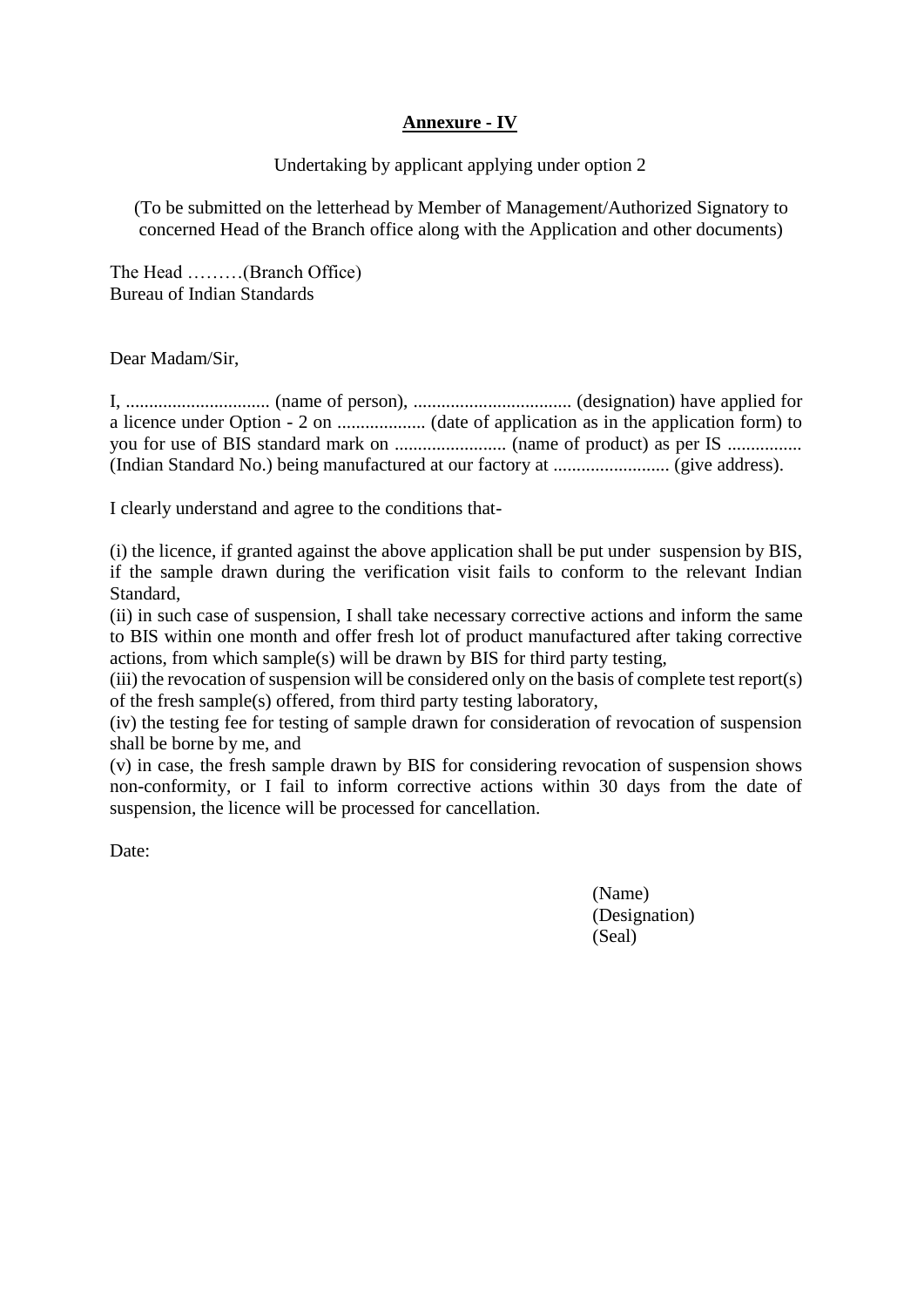# **Annexure - V**

Our Ref: Dated:

Subject: Grant of BIS Product Certification Licence No.- ................... as per IS .........

M/s

Dear Madam(s)/Sir(s),

With reference to your application, we are pleased to inform you that the Certification Marks Licence has been granted to you to use the Standard Mark in respect of the followings:

Product:

- (i) Grade
- (ii) Class
- (iii) Type
- (iv) Variety
- As per IS ……….

The licence is granted on the explicit condition that you will mark entire/substantial production which conforms to the Indian Standards.

**2.** The number assigned to this Licence is CM/L- ...................... which has been made operative from ................ and is valid up to ...................... The licence number shall invariably be referred to in your future correspondence.

According to Sub-Paragraph (1)  $\&$  (3) of Paragraph 5 of Scheme-I of Schedule-II under Bureau of Indian Standards (Conformity Assessment) Regulations, 2018, the annual licence fee of Rs.1000.00 and the marking fee for use of Standard Mark as per Annexure-I of Scheme-I of BIS (Conformity Assessment) Regulations, 2018 is payable by you with effect from ...................... for the period of validity of the licence in advance.

**3.** Minimum Marking fee stipulated in Annexure-I of Scheme-I of BIS (Conformity Assessment) Regulations, 2018 is payable by you regardless of the fact whether you actually mark your product or not with the Standard Mark. Our Receipt No.R/ ............. dated ....................... for the licence fee and the minimum marking fee for the first operative period is already \*issued/enclosed/being sent separately.

**4.** This advance minimum marking fee will be carried over to the next year on every renewal. The actual marking fee calculated on the unit rate on the production marked or the minimum marking fee, whichever is higher, shall be payable by you at the time of renewal.

**5.** With a view to streamlining the reporting of quantity marked, calculation and collection of marking fee on the unit rate basis, fees will be calculated on the production marked during the first nine months of operation of the licence at the time of first renewal, and on the production marked during twelve months comprising the last three months of the previous operative year and the first nine months of the current operative year, at the time of the second and subsequent renewals. In case the licence expires, the entire production marked till the expiry date shall be taken into account for calculating the marking fee payable.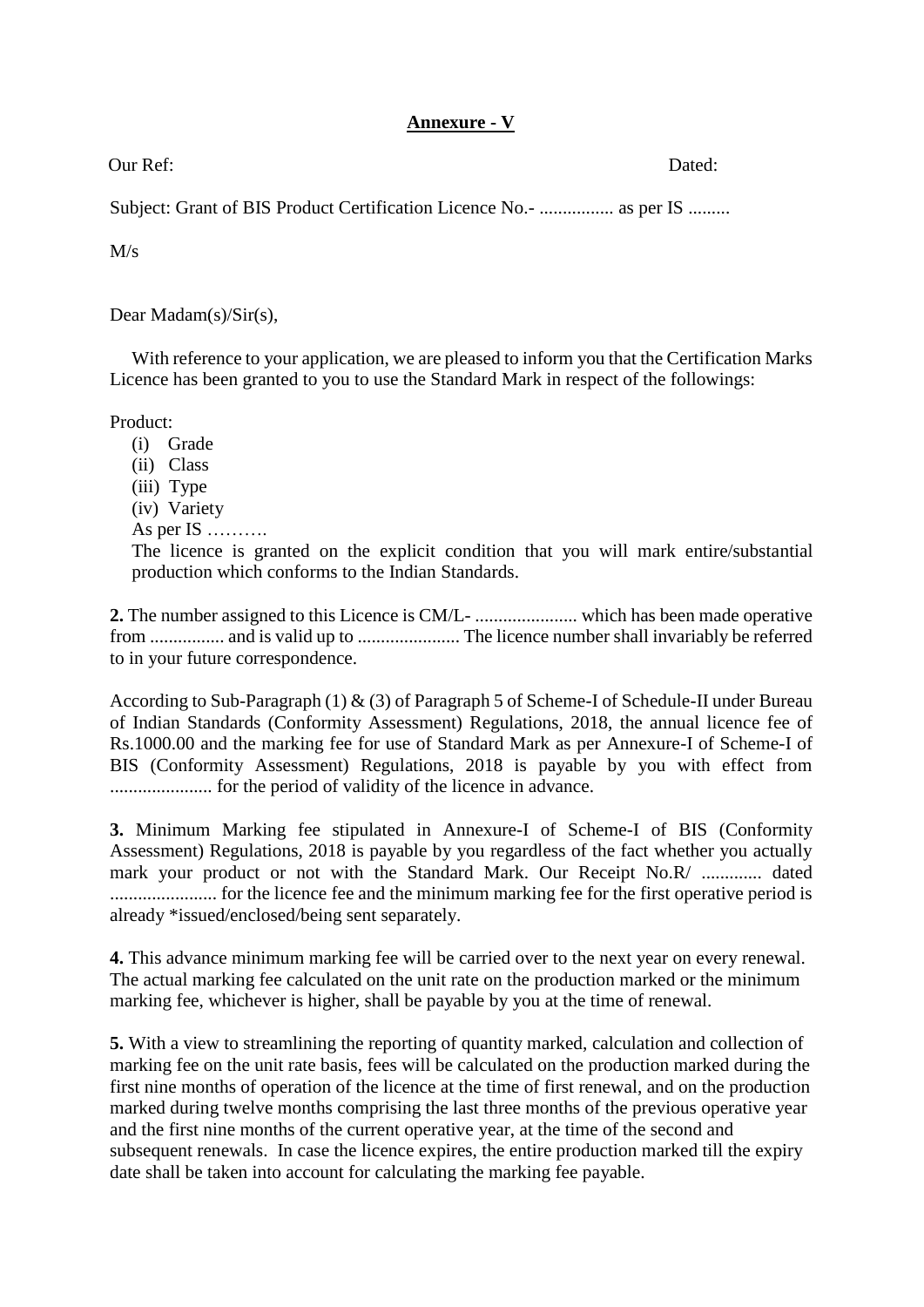**6.** The Scheme of Inspection and Testing (SIT) submitted by you and agreed by BIS or the Scheme of Inspection and Testing as specified by BIS\* will have to be implemented by your organization strictly and completely. This supervision of the operation of the Scheme shall be done by a person responsible for the quality control function in your organization. Kindly inform us the name and designation of the person who will be held responsible for the operation and maintenance of the Scheme. Any future change in this respect will have to be communicated by you to us as and when these take place.

**7.** We are enclosing a sheet giving the preferred dimensions of the Standard Mark to enable you to prepare the designs of the Standard Mark for marking the above product Photographic reduction in any size is permissible. This will ensure the relative proportions of the different dimensions maintained. Preferred dimensions be used as far as possible.

**8.** On commencement of marking of your product for which you are licensed, you may advertise your product with Standard Mark in various media only during the validity of your licence. The use of Standard Mark on letterheads and publicity literature will be permitted only on receipt of your assurance that in the event of cancellation or lapsing of your licence, the Standard Mark on your letterheads, publicity literatures etc. will be destroyed/obliterated.

**9.** This licence is granted for your manufacturing premises situated at (Address of factory) ............................ Privileges under the licence shall not be exercised by any other firm company/factory etc. This licence is not transferable in the event of shifting the manufacturing and testing equipment from the licensed premises to some other place, use of Standard Mark shall be stopped till the new premises are inspected and found to be satisfactory by BIS in respect of manufacturing and testing facilities available there and the address of the new premises is endorsed in the licence.

**10.\*** It may be noted that this licence is granted under option 2 which is subject to the condition that if samples drawn on (Date of drawl of verification sample) by BIS during the verification visit before grant of licence, fail to conform to the requirements of relevant Indian Standard (in any requirement), the licence shall be put under suspension, and in case fresh sample after corrective action is not offered within one month or fresh sample fails to conform to the requirement of relevant Indian Standard, in any requirement, the licence shall be processed for cancellation (Applicable for GOL under option 2).

Thanking you,

 Signature of designated authority (Name of designated authority)

Encl: As above. (\*strike out whichever is not applicable)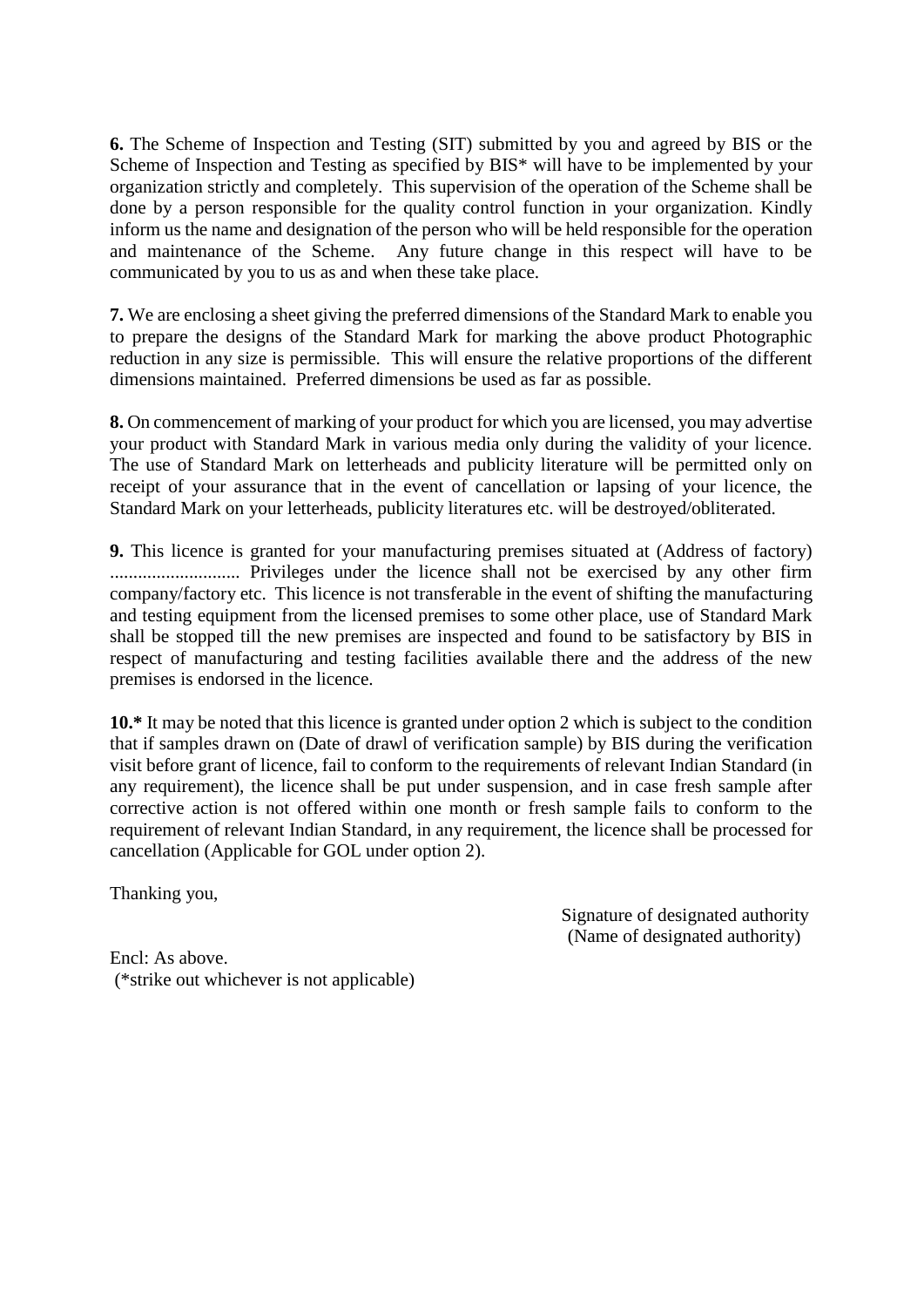# **Annexure - VI**

Our Ref.: Date:

Subject: Notice for Rejection of Application.

M/s

Dear Sir/Madam,

 This is with reference to your application No.CM/A-……..for grant of licence to use the Standard Mark on your product ………..as per IS…….

2. We regret to inform you that it has not been found possible to further process your application because of the following:

(BO to mention the reasons)

3. In view of above, it is proposed to reject your application. In case, you have anything to say in the matter, you may send your reply within 21 days of issue of this letter. If you desire to be heard by the undersigned in person or through a representative authorized by you on your behalf, you may seek an appointment for such a hearing with the undersigned, after submitting your written explanation.

4. In case no reply is received from your end within the stipulated period, we will process your application for rejection as per the sub-regulation (6) of regulation 4 of BIS (Conformity Assessment) Regulations, 2018 without any further notice to you.

Thanking you,

 Signature of designated authority (Name of designated authority)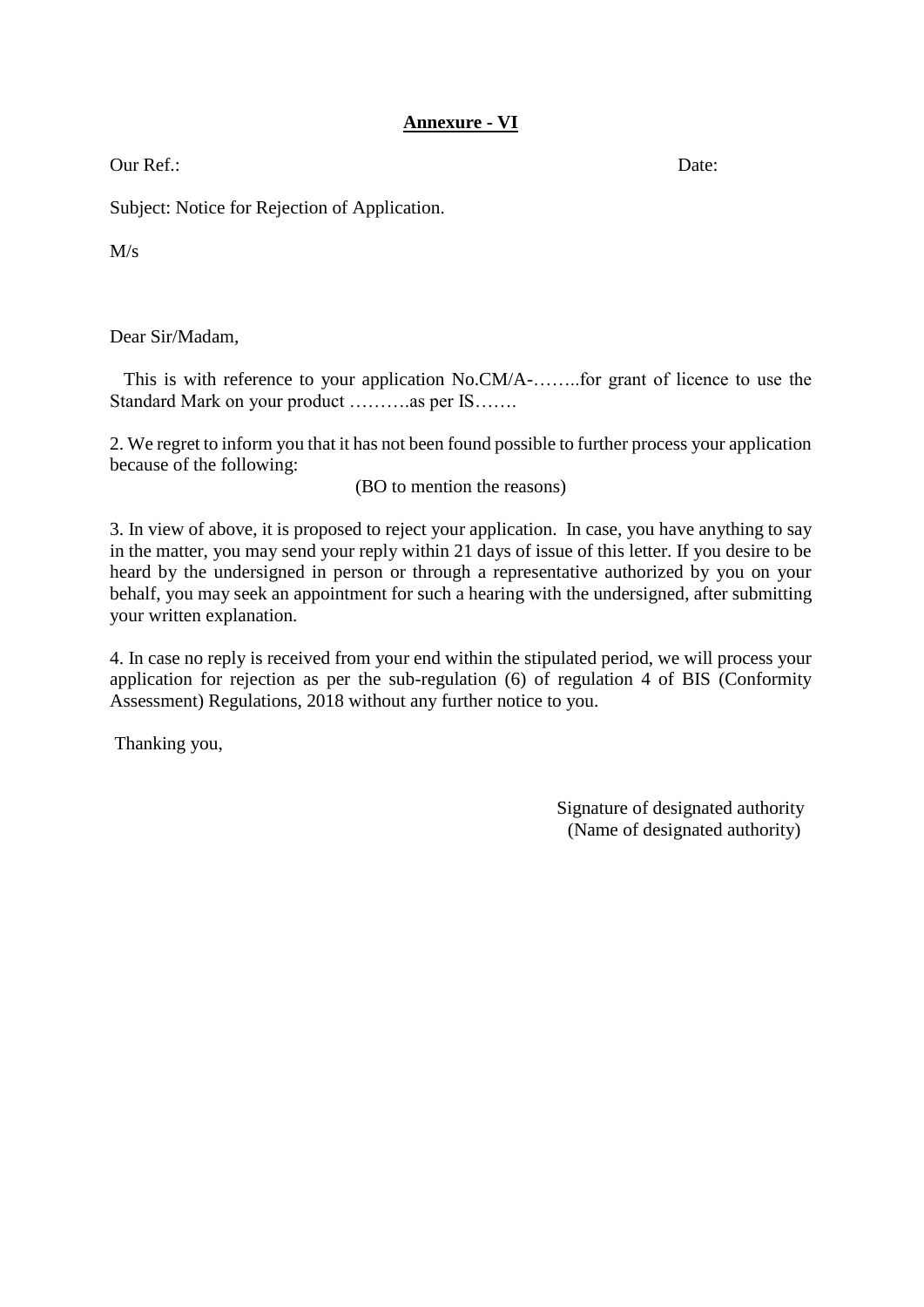# **Annexure - VII**

Our Ref: ....... BO/A- Date:

Subject: Rejection of Application No. BO/A –

 $M/s$ 

Dear Sir/Madam,

 This is with reference to your Application No. A- ………….. for grant of license to use the Standard Mark on your product of ………… as per IS ………….

2. Kindly refer to our letter of even number dated …………. In this letter we had informed you of our intention to reject your application for the following reasons:

(BO to mention the reasons for rejection of application, reference to reply from firm, its examination and consideration and also if any personal hearing is held, reference to the same needs to be indicated)

3. It has, therefore, been decided that the case relating to your above mentioned application be rejected. You may please apply afresh with applicable fee as and when you feel interested in future to get licence to use or apply Standard Mark on your product and are in position to comply with the above mentioned requirements.

4. If you are aggrieved by the above order, you may prefer an appeal to the Director General, Bureau of Indian Standards within ninety days from the date of the order with a fee of two thousand rupees as per provisions of section 34 of the BIS Act, 2016 read along with Rule 37 of the BIS Rules, 2018.

Thanking You,

 Signature of designated authority (Name of designated authority)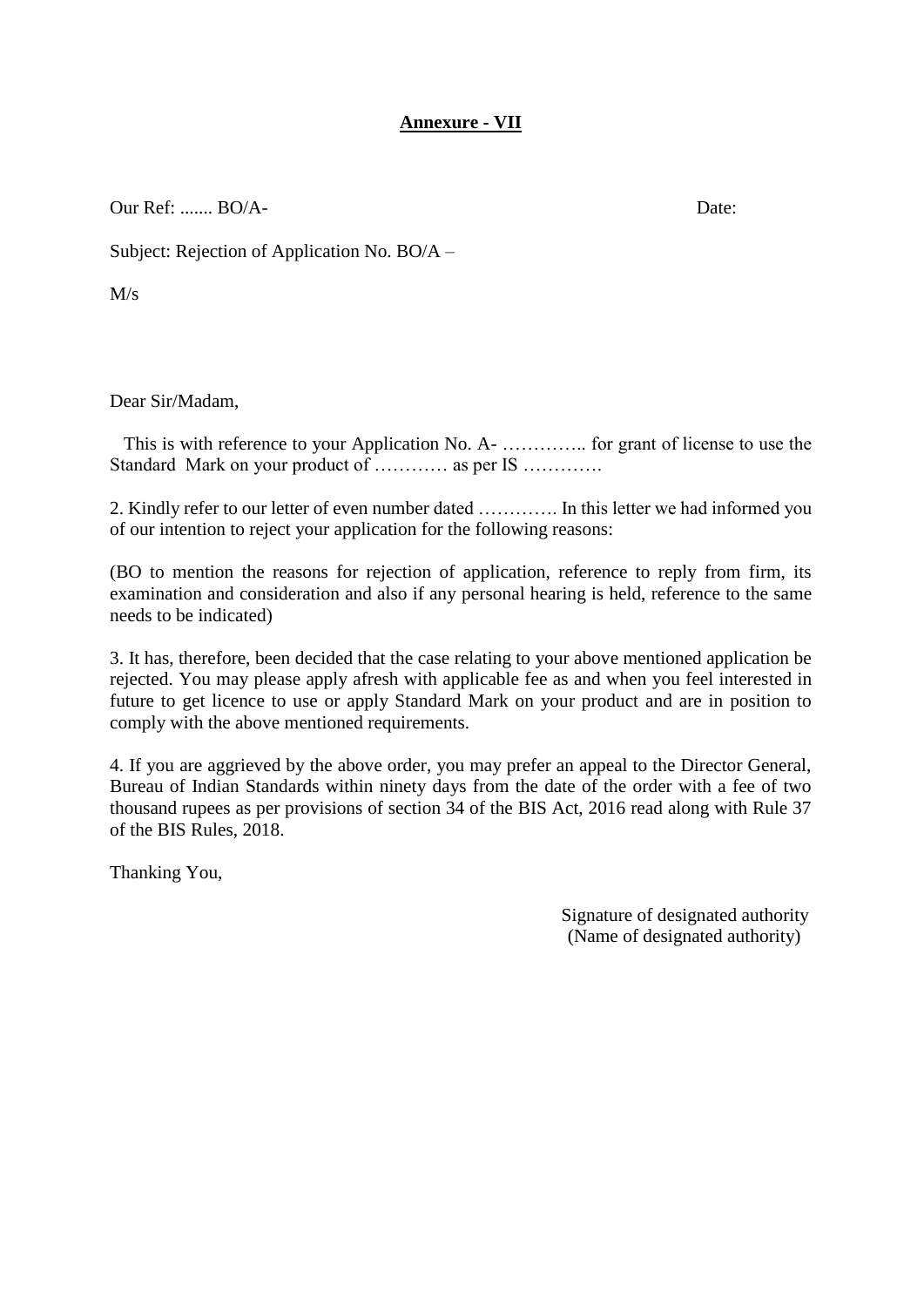## **Annexure – VIII**

Additional requirements for Foreign Manufacturers Certification Scheme (FMCS)

The foreign manufacturers, who are having their factory location outside India, can apply under FMCS. Features of FMCS different from Indian manufacturers are as follows:

1) Applicant has to submit application form and other requisite documents in duplicate (presently, hard copies to be submitted) as per option 1 only.

2) All foreign manufacturers are considered as 'Large Scale' as per FMCS norms.

3) Nomination of Authorized Indian Representative (AIR) by foreign manufacturers (Applicants and licensee)

The applicant shall nominate  $AIR(s)$  in the Form – VI of Scheme – I for its operation of BIS licence for its group companies. For nominating an AIR, the applicant shall ensure the following:

a) AIR shall be an Indian resident.

b) AIR is representative of one manufacturing firm only and doesn't represent other foreign manufacturer(s) as AIR under the BIS Conformity Assessment schemes. However, in case of foreign manufacturers belonging to one group of companies and importers (related to the foreign manufacturer) nominated as AIR, the restriction shall not be applicable.

c) AIR(s) shall not have any conflict of interest with respect to their role as AIR with testing of sample(s) in third party laboratories.

d) AIR(s) shall be preferably at least graduate by qualification and shall understand the provisions of BIS Act, 2016 and rules, regulations framed thereunder and the implications thereof.

e) AIR(s) shall declare his/her consent to be responsible for compliance of the BIS Act, Rules, Regulations and Terms & Conditions as laid down in BIS Licence, Agreement, Undertaking etc. executed by or on behalf of the foreign manufacturer in connection with grant and operation of licence.

f) The name of AIR(s) is endorsed in the licence document.

4) The applicant shall confirm readiness for the inspection and should take all actions, like arrangement of air tickets, issuance of VISA and insurance, arrangement of transport in the foreign country, etc. for the officer, so that visit of the officer could take place at the earliest.

5) Responsibility for safe deposition of sample(s) to the labs and remittance of testing charges (directly to the OSLs in case sample is sent to OSLs and to BIS account. in case sample is sent to BIS Labs), lies with the manufacturer firm.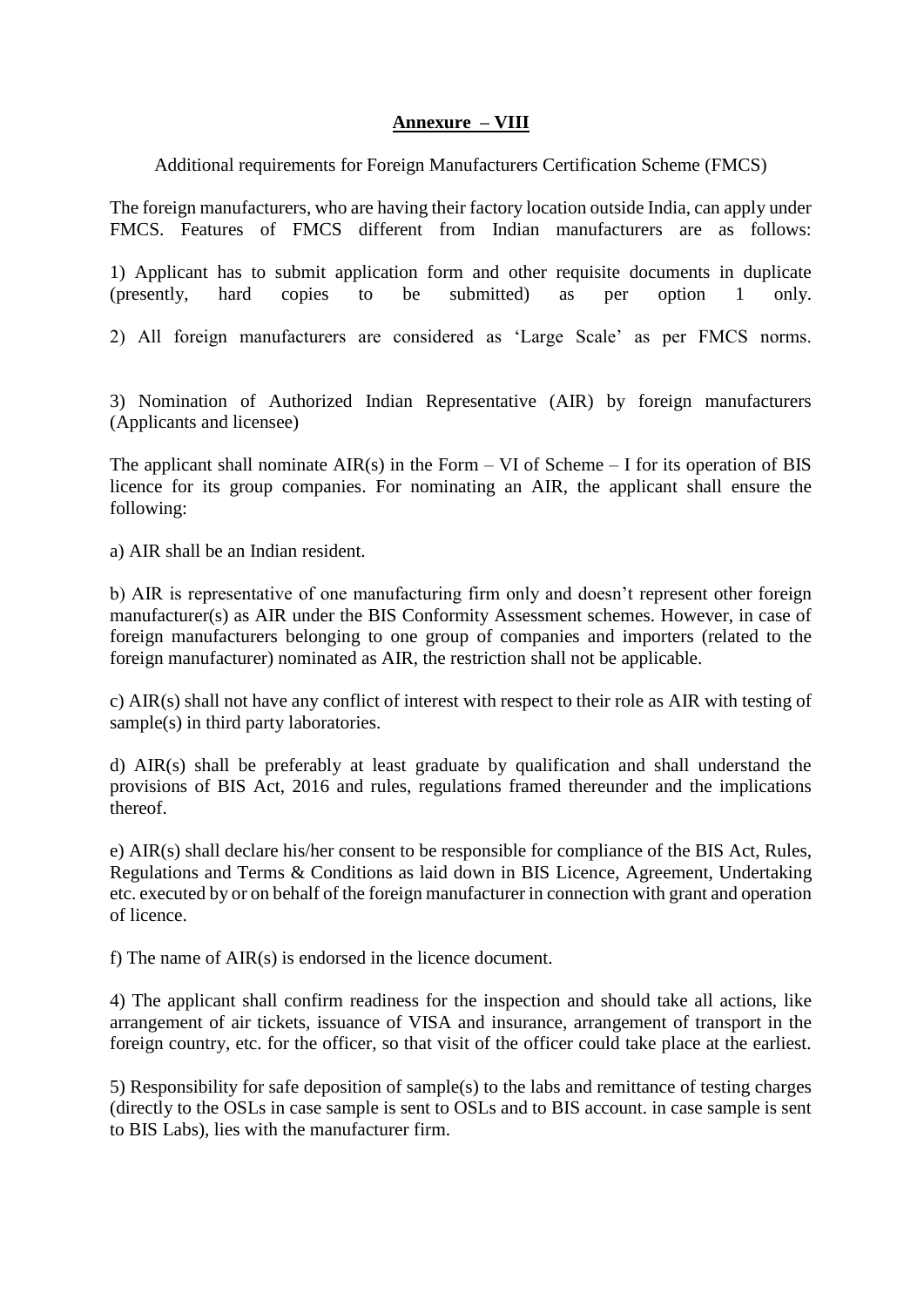6) As provided under the provision of sub-regulation (11) of regulation 6 of BIS (Conformity Assessment) Regulations, 2018; the foreign manufacturer, after obtaining the licence, shall submit the details of consignment of goods bearing Standard Mark (giving details of Indian importer, distributor, dealer, retailer, final destination to whom goods or articles with Standard Mark is being supplied with estimated date(s) of entering Indian ports) to BIS online or through email as soon as these are despatched from the manufacturing premises..

7) Fees and charges

a) All payments are to be made in equivalent USD by applicants/ licensees of Non-SAARC Countries. All payments can be made either in Indian Rupees with GST (as applicable) or in equivalent USD by applicants/ licensees of the South Asian Association for Regional Cooperation (SAARC) Countries, i.e. Afghanistan, Bangladesh, Bhutan, India, Nepal, the Maldives, Pakistan and Sri Lanka.

b) Per-diem charges: Per diem charges for the officers shall be the same as applicable to "Scientist F" officer grade as per "Terms and conditions of service of employees Regulations of BIS". The applicant has to make accommodation arrangements during the visit. The applicant should pay 65% of the applicable per diem charges. The number of days of which per diem charges are to be paid by the applicant should be the number of inspection days plus one day.

c) Visit Charges: Applicant is also required to remit visit charges @ INR 7000 per day. The number of days of which visit charges are to be paid by the applicant should be the number of per diem days plus three days.

d) Contingency funds: Applicant is required to remit Contingency funds @ INR 10000 per licensee.

e) Agreement as mentioned in Form – IX and Indemnity Bond as mentioned in Form – X of Scheme – I are required to be executed and Performance Bank Guarantee (PBG), mentioned in Form – XI of Scheme – I, from any bank, having RBI approved branch in India are required to be furnished, after grant of licence. Performance Bank Guarantee shall have a validity of six months more than the validity of the licence.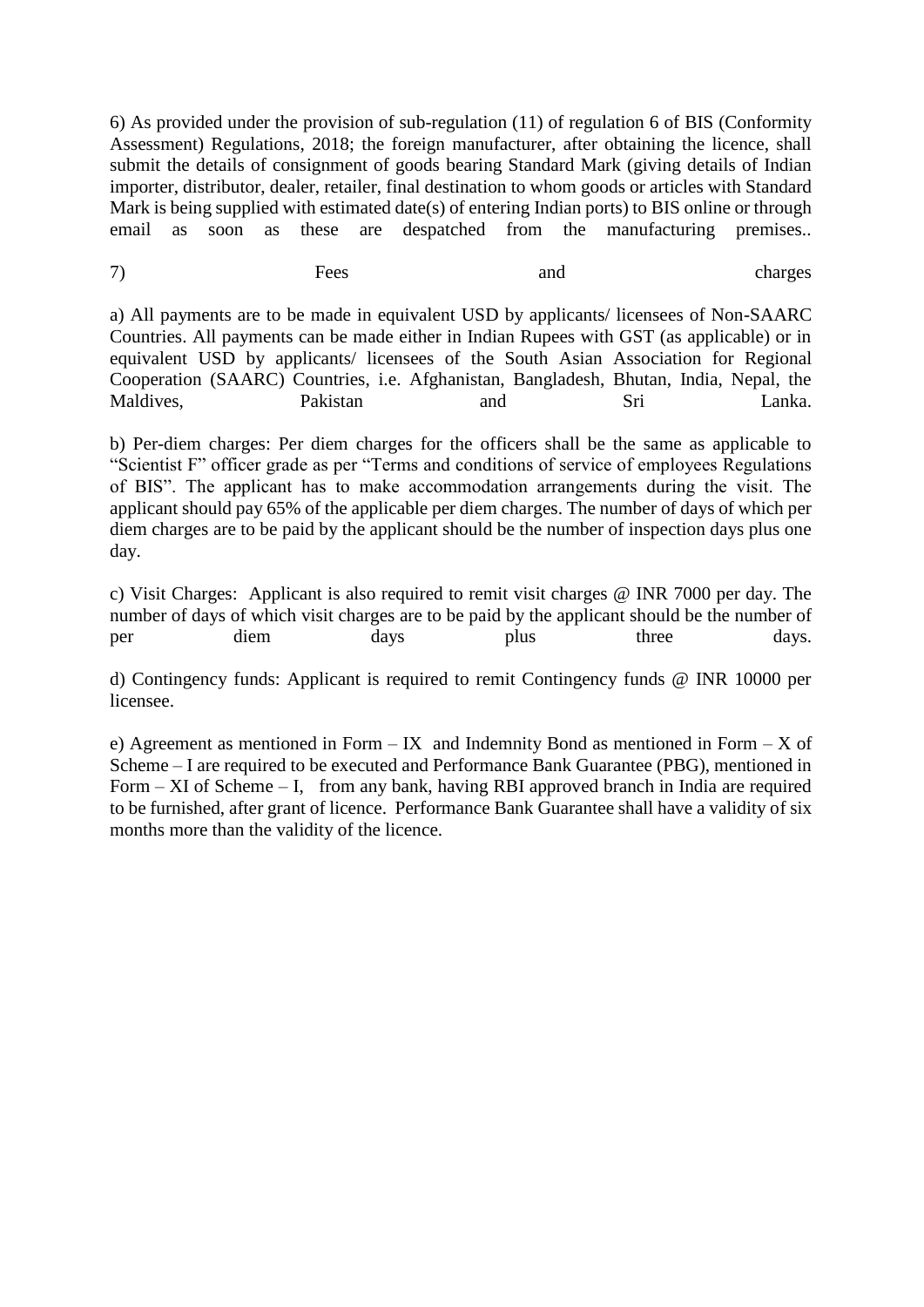# **Annexure – IX**

# Name of the BO/RO

Name of the Applicant/Licensee Address with email Application No./Licence No. IS No. and product Varieties covered Date of grant of licence and validity Review of performance during last two years Details of order appealed against Closure notice/Cancellation notice/Expiry notice/**Notice for reduction of scope** (as applicable) Proceedings of personal hearing Order of Head (BO)/DDGR Chronological sequence of actions taken with supporting documents *(Please provide as separate attachment)* Para wise comments on the appeal *(Please provide as separate attachment)* Any other relevant information

(Name and signature of dealing officer)

Head (BO)

**DDGR**

Date: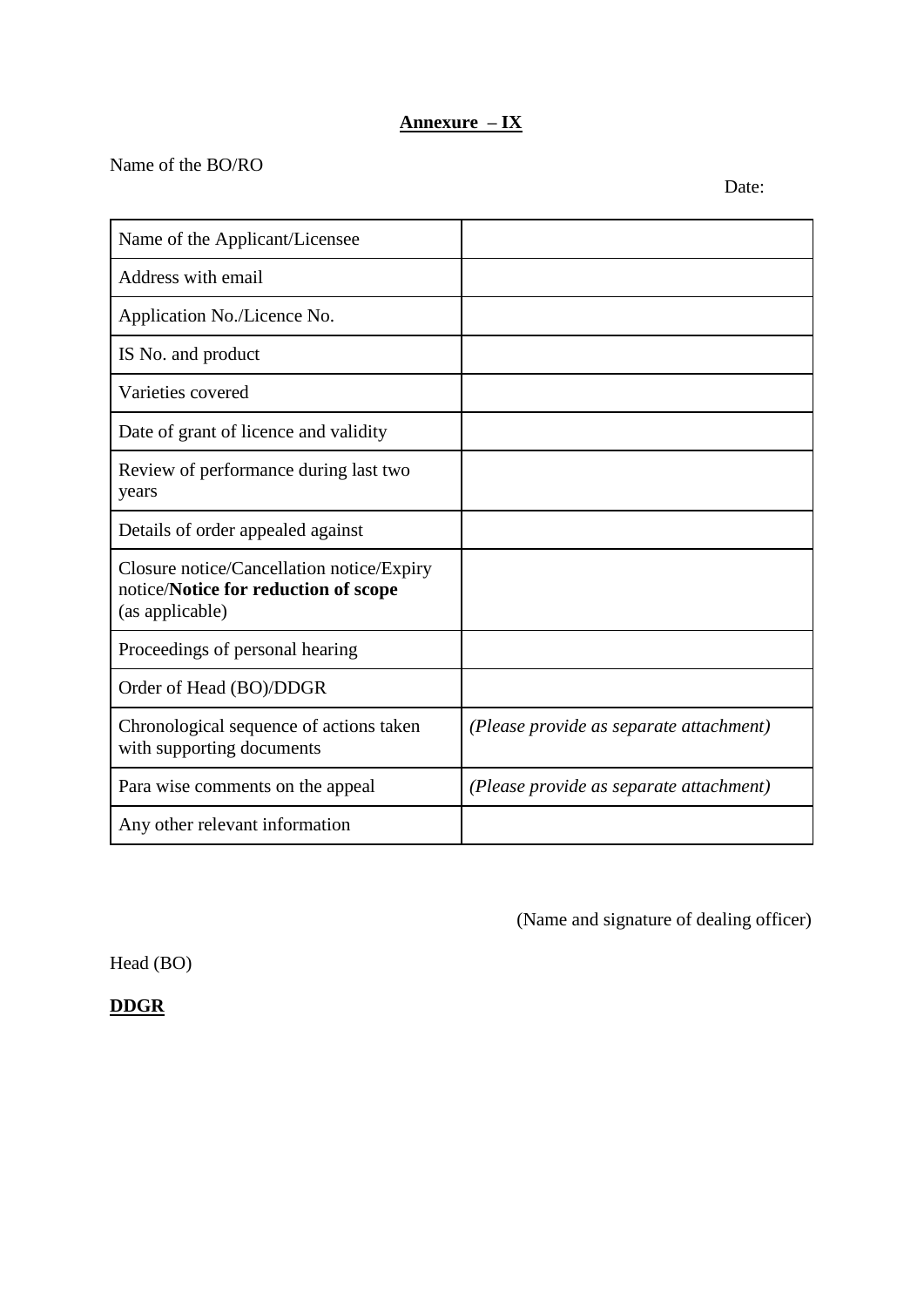# **Annexure-X**

# **Relaxation in Test Facilities**

## **1. Testing of products for which no third party laboratory is available**–

For grant of licence for the products where no third party laboratory is available for testing, for such cases third party laboratories {as per BIS (Conformity Assessment) Regulations, 2018} having test facilities for similar products may be considered for testing of the product with the prior approval of Head (BO).

Simultaneously, LPPD and concerned CMD shall be informed by the branch office so that an appropriate action may be taken in a time bound manner by LPPD to include these products in the scope of recognition of the laboratory as per Laboratory Recognition Scheme (LRS).

- **2. Sharing of Test Facilities or Subcontracting of Test Facilities**  Individual cases, where requests are received for permitting sharing of testing facilities or subcontracting of test facilities with other firms (licensees or non-licensees) or with third party laboratories {as per BIS (Conformity Assessment) Regulations, 2018} or other Independent laboratories, the same may be considered based on the criteria not limited to, but may include one or more of the following:
	- i) Test equipment is very costly
	- ii) Test equipment is not readily available
	- iii) The frequency of the particular test is such that it enables testing by an outside laboratory conveniently without affecting the routine in-house quality control
	- iv) Specialized nature of test
	- v) Cluster of manufacturing units at one place willing to utilize centralized testing facility

2.1 The sharing of testing facilities or subcontracting of test facilities may be permitted subject to the following:

# **i) Laboratories of other manufacturing Units (BIS licensee):**

- a) Manufacturing units should normally be located in the same locality or the firm should satisfy the Bureau that they have adequate/satisfactory arrangement for transportation of the sample(s) to the manufacturing unit at the specified frequency.
- b) It shall be ensured that satisfactory arrangement for handling of samples along with proper codification and identification is available at the place where test facilities are installed.
- c) A consent letter should be, obtained by the firm from the unit having test facilities, that

(i) they are prepared to carry out the tests for the applicants/licensees concerned at the specified frequency.

(ii) an access will always be provided to the Certification Officers for necessary verification at any time and without any prior intimation. Such verification would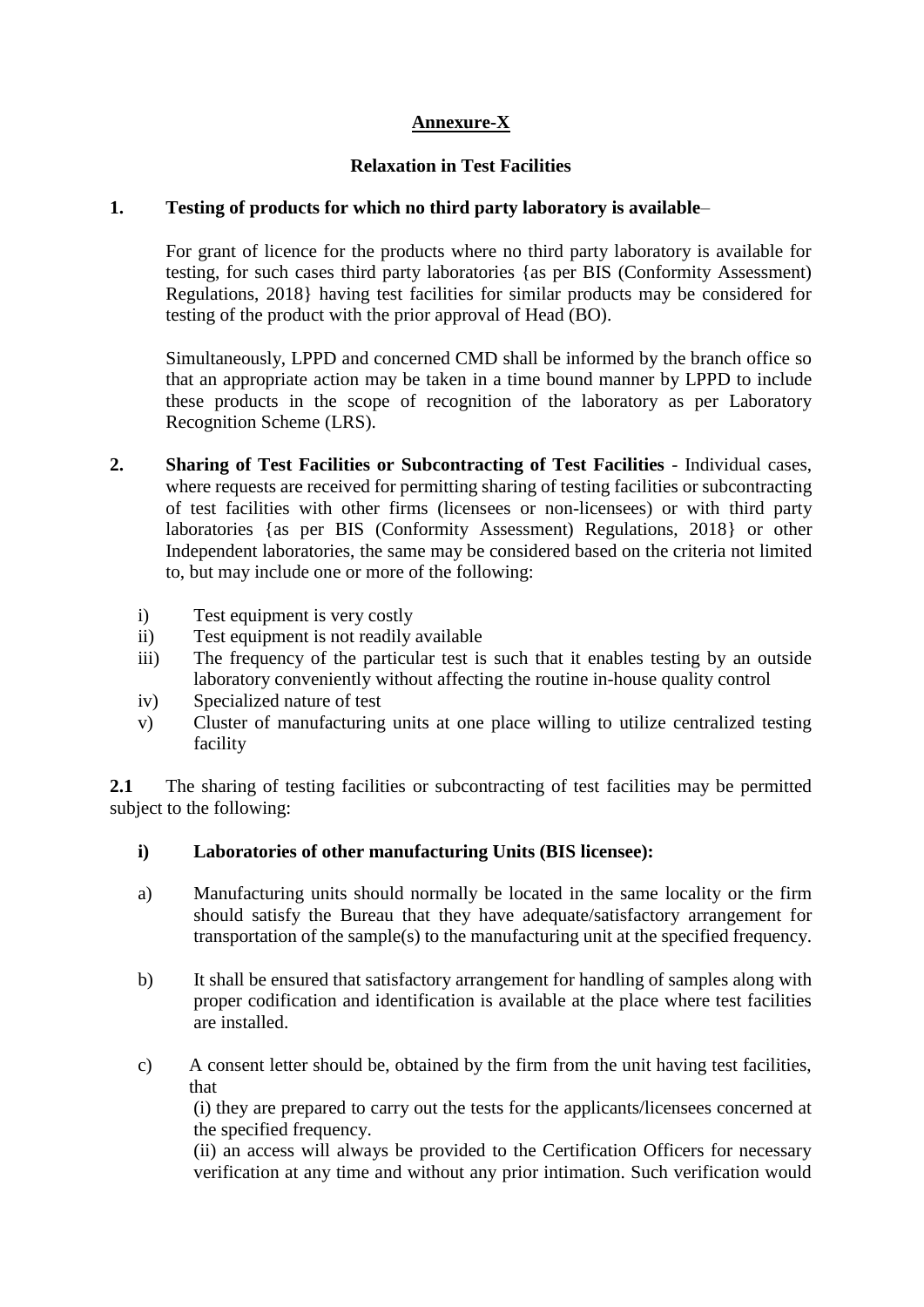include all records and test equipment maintained by that laboratory for the relevant tests.

(iii) An undertaking shall be taken from the firm that maintenance of test records as per, SIT, including the tests done at a laboratory other than their own, shall continue to remain their responsibility.

(iv) At times, if a firm has more than one unit, say 3-4 units and test facilities are centralized at one place, such an arrangement can be permitted subject to these guidelines.

- d) Work load and degree of utilization of test facilities by the unit having test facilities should be such that it would permit enough time for testing of materials brought from other units. This shall be assessed by BIS.
- e) The laboratories of the BIS licensees under FMCS may also be permitted for sharing with the approval of DDG (certification).
- f) Head of the Branch office shall be the Competent Authority for locations within the branch jurisdiction. Head of the Regional office shall be the Competent Authority for locations outside the branch jurisdiction.

# **ii) Third party laboratories as per BIS (Conformity Assessment) Regulations, 2018**

- a) Manufacturing units should normally be located in the same locality as third part laboratory or the firm should satisfy the Bureau that they have adequate/satisfactory arrangement for transportation of the sample(s) to the laboratory at the specified frequency.
- b) A consent letter should be, obtained by the firm from the third party laboratory having test facilities, that they are prepared to carry out the tests for the applicants/licensees concerned at the specified frequency.
- c) Head of the Branch office shall be the Competent Authority.

# **iii) Laboratories of other manufacturing Units (Non-licensee) (not available under FMCS):**

In addition to the requirements laid down at S.No 2.1 i) above, the following requirements shall also be ensured for laboratories of other manufacturing units (which do not hold BIS licence) within India.

a) The laboratory of the manufacturing unit should fulfill all the requirements as that of a laboratory maintained by a BIS licensee, which is not limited but shall include the following:

(i) It would be necessary to ensure that qualified and competent testing personnel are available at the location where test facilities are installed. The competency of the personnel shall be verified.

(ii) The laboratory should follow the calibration of testing equipment as recommended by the Bureau.

(iii) An officer of the Bureau from the region where test facilities are installed, shall visit and certify that test facilities as available, meet the required criteria and are in